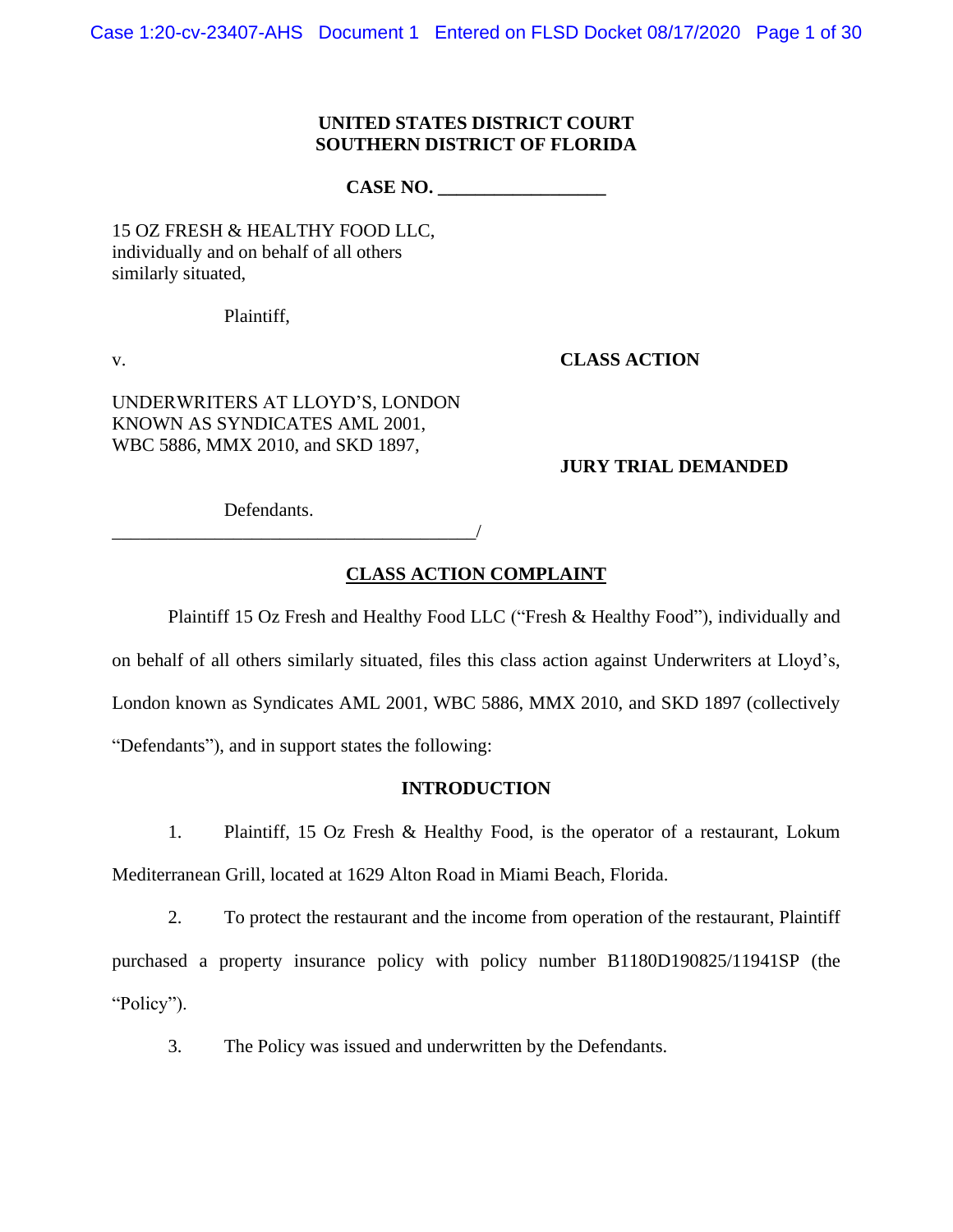4. The Policy is a bilateral contract: Plaintiff agreed to pay monthly premiums to Defendants, in exchange for Defendants' promises of coverage for certain losses.

5. Among other types of coverage, the Policy protects Plaintiff against a loss of business income due to a suspension of the restaurant's operations. This type of coverage is often referred to as business interruption coverage.

6. The Policy also provides "Extra Expense" coverage, under which Defendants promised to pay expenses incurred to minimize the suspension of business. Additionally, the Policy provides "Civil Authority" coverage, under which Defendants promised to pay for loss of business income caused by the action of a civil authority prohibiting access to the restaurant.

7. Plaintiff duly complied with its obligations under the Policy and paid the requisite premiums.

8. Beginning in March 2020, Plaintiff was forced to suspend business operations at the restaurant, as a result of COVID-19. Related actions of civil authorities also prohibited access to and occupancy of the restaurant. This suspension, which is ongoing, has caused Plaintiff to suffer significant losses and incur significant expenses.

9. Under the Policy, Defendants promised to cover these losses and expenses, and are obligated to pay for them. But in blatant breach of their contractual obligations, Defendants have failed to pay for these losses and expenses.

10. Upon information and belief, Defendants have failed to pay for similar losses and expenses by at least thousands of other insureds holding policies that are, in all material respects, identical.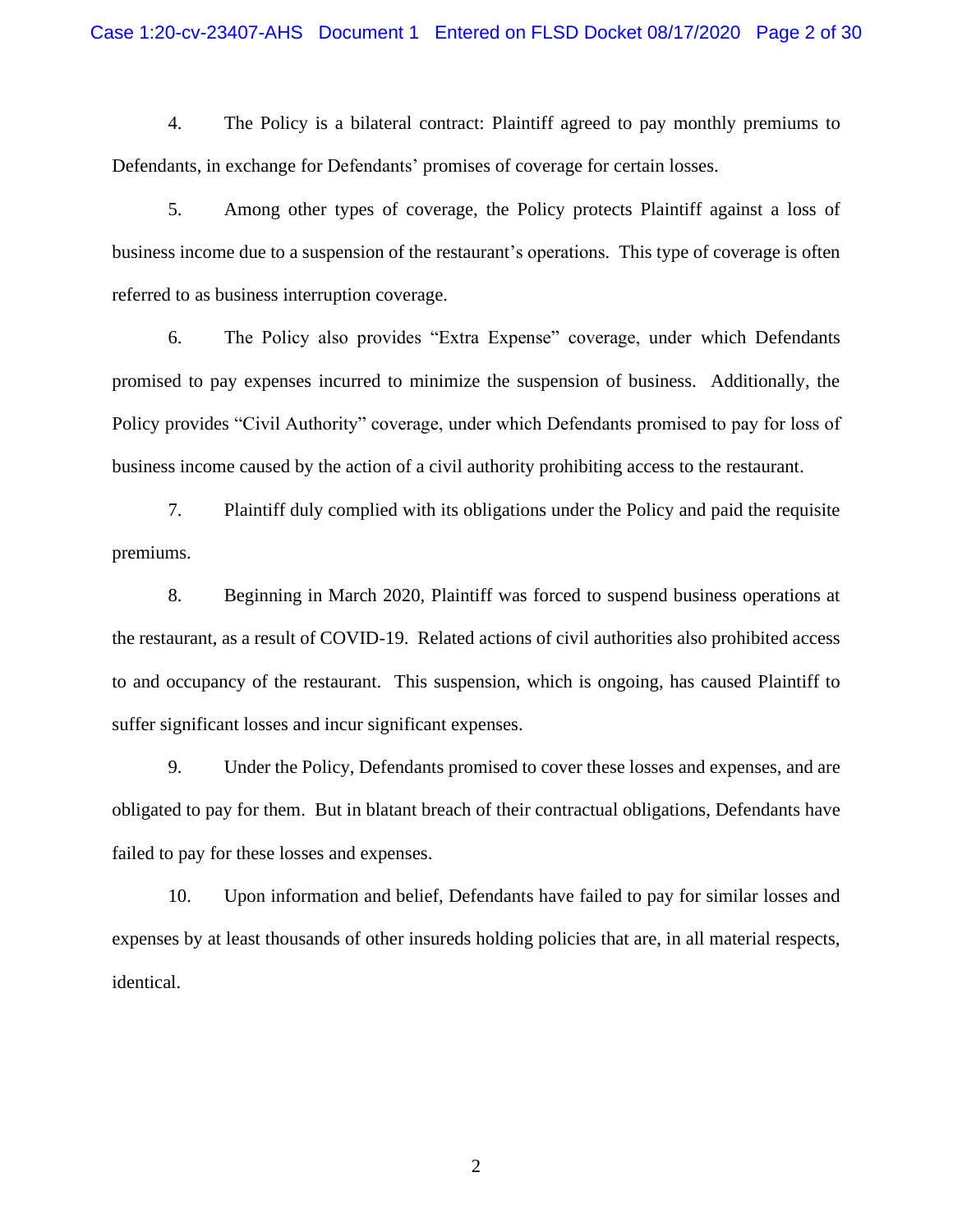Case 1:20-cv-23407-AHS Document 1 Entered on FLSD Docket 08/17/2020 Page 3 of 30

#### **THE PARTIES**

11. Plaintiff, 15 Oz Fresh & Healthy Food LLC, is a Florida corporation organized to do business and doing business at 1629 Alton Road, Miami Beach, Florida 33139.

12. Defendants Underwriters at Lloyd's, London known as Syndicates AML 2001, WBC 5886, MMX 2010, and SKD 1897 are insurance underwriters that participate in the insurance market known as Lloyd's of London. At Lloyd's of London, insurance underwriters form syndicates to jointly price and underwrite risk. These syndicates enter into insurance contracts on behalf of their members, and the members share the premiums, risk, and liability on these contracts. Each Lloyd's syndicate is identified by its syndicate number.

13. The Defendants are insurance underwriters who contracted—by and through the syndicates of which they are members—to insure Lokum Mediterranean Grill. As indicated in Fresh & Healthy Food's Policy, the underwriters of the Policy include the members of the Lloyd's syndicates identified by the numbers AML 2001, WBC 5886, MMX 2010, SKD 1897.

14. At all times material, Defendants engaged in substantial and not isolated activity on a continuous and systematic basis in the state of Florida, namely by issuing and selling insurance policies in Florida and by contracting to insure property located in Florida.

15. Under the applicable law and in accordance with the Policy's Service of Suit Clause (U.S.A.), service of process on Defendants may be effectuated by serving Lloyd's America, Inc. at 280 Park Avenue, East Tower, 25th Floor, New York, NY 10017.

#### **JURISDICTION AND VENUE**

16. This Court has subject matter jurisdiction under 28 U.S.C. § 1332 because there is diversity between Defendants and at least one member of each class; there are more than one hundred members of each class; and the amount in controversy exceeds \$5,000,000 exclusive of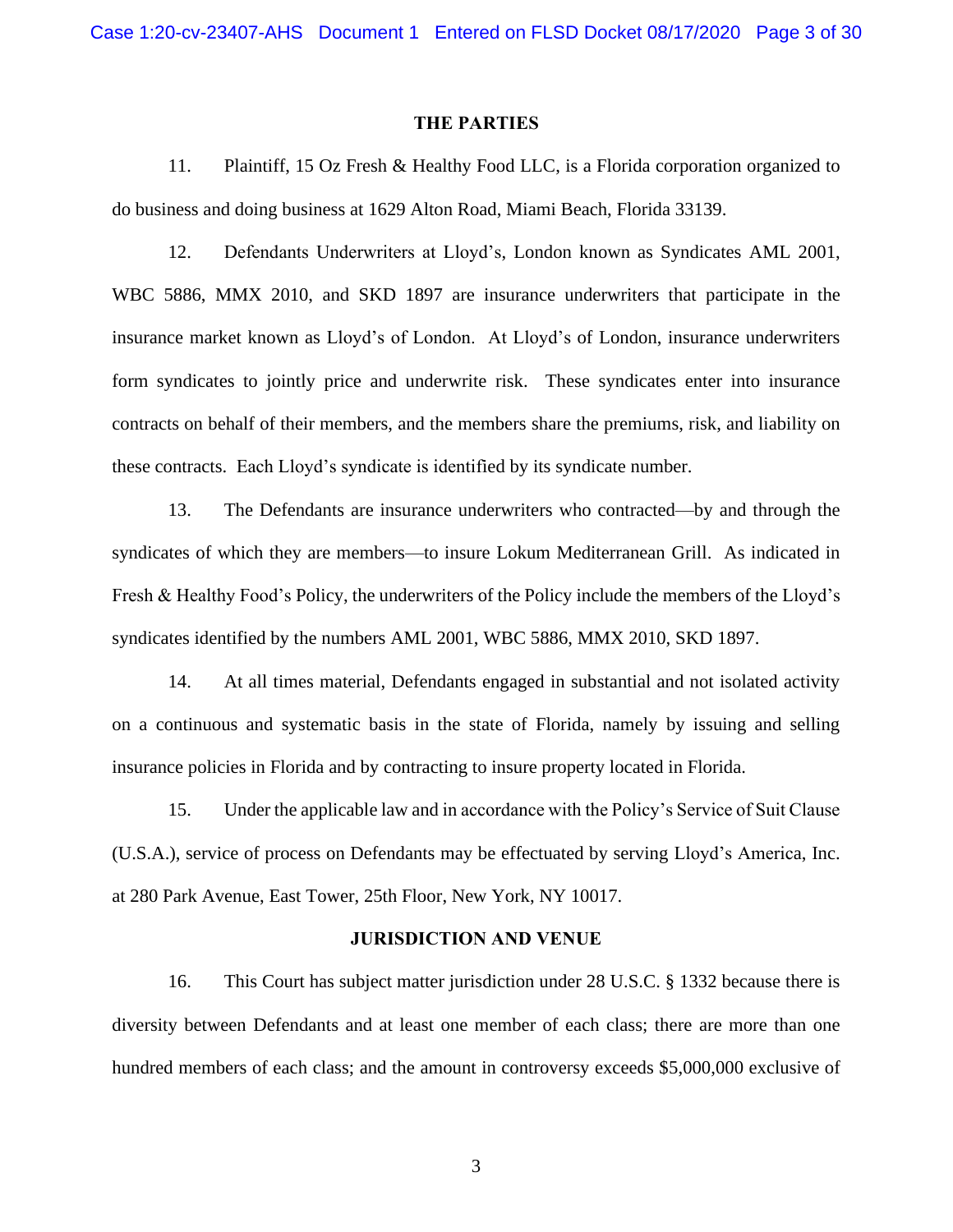interest and costs. This Court also has subject matter jurisdiction under 28 U.S.C. §§ 2201 and 2202 and is authorized to grant declaratory relief under these statutes.

17. Venue is proper in this district pursuant to 28 U.S.C. § 1391(b)(2) because a substantial part of the events and/or omissions giving rise to the claims occurred within the Southern District of Florida, and a substantial part of property that is subject of the action is situated in this district.

18. This Court has personal jurisdiction over Defendants pursuant to Fla. Stat. § 48.193(1)(a) because Plaintiff's claims arise out of, among other things, Defendants conducting, engaging in, and/or carrying on business in Florida; Defendants breaching a contract in this state by failing to perform acts required by contract to be performed in this state; and Defendants contracting to insure property in Florida, including but not limited to the premises insured under the Policy. Defendants also purposefully availed themselves of the opportunity of conducting activities in the state of Florida by marketing their insurance policies and services within the state, and intentionally developing relationships with brokers, agents, and customers within the state to insure property within the state, all of which resulted in the policy at issue in this action.

# **FACTUAL BACKGROUND**

# *The Policy*

19. Plaintiff and Defendants entered into a property insurance contract, the Policy, which was issued and underwritten by Defendants. The Policy has a policy period of February 7, 2020 to February 7, 2021. The insured property under the Policy is 1629 Alton Road, in Miami Beach, Florida, the location of the Lokum Mediterranean Grill restaurant.<sup>1</sup>

<sup>&</sup>lt;sup>1</sup> The Policy is attached to this complaint as Exhibit "A."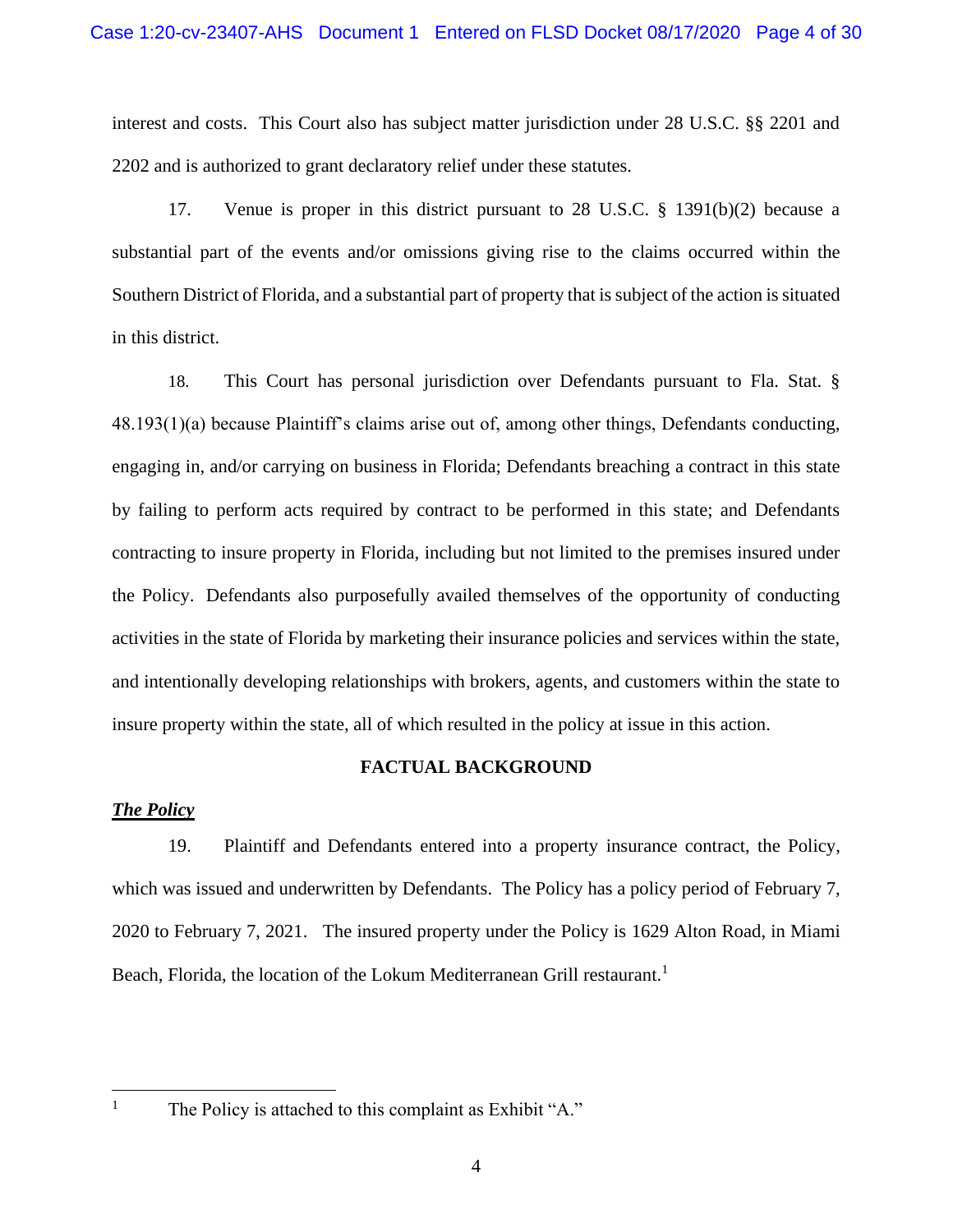20. The Policy is an all-risk insurance policy. In an all-risk insurance policy, all risks of loss are covered unless they are specifically excluded.

21. Consistent with the all-risk nature of the Policy, Defendants specifically agreed to pay for all losses caused by "Covered Causes of Loss," defined as "direct physical loss" unless the loss is excluded under the Policy.

22. One type of coverage provided by the Policy is for loss of business income, often called business interruption insurance. This coverage is specifically provided for in a section of the Policy titled "Business Income (and Extra Expense) Coverage Form."

23. Pursuant to this Form, Defendants promised to pay for "loss of Business Income" caused by a Covered Cause of Loss. Specifically, Defendants promised to pay for the loss of Business Income sustained due to the necessary "suspension" of the insured's "operations" during the "period of restoration."

> We will pay for the actual loss of Business Income you sustain due to the necessary "suspension" of your "operations" during the "period of restoration".

24. Each of the operative terms of this coverage provision is defined as follows.

25. Business Income means the net profit that the business would have earned absent the suspension of operations, plus any continuing normal operating expenses, including payroll.

| Business Income means the:                                                                                         |
|--------------------------------------------------------------------------------------------------------------------|
| <b>a.</b> Net Income (Net Profit or Loss before<br>income taxes) that would have been earned  <br>or incurred; and |
| <b>b.</b> Continuing normal operating expenses<br>incurred, including payroll.                                     |

26. Suspension means, among other things, a slowdown or cessation of the insured's business activities.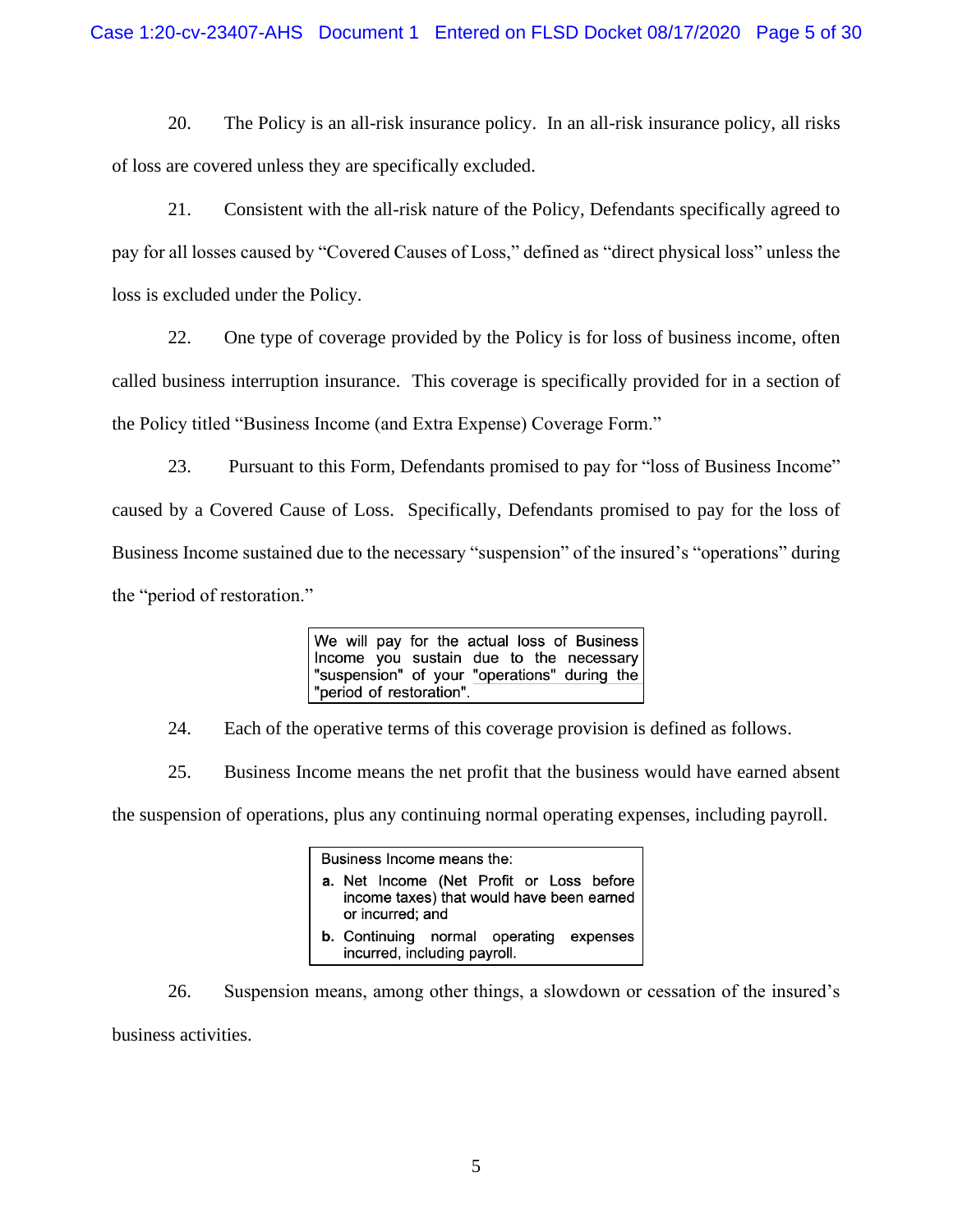

27. Period of Restoration means the period of time beginning 72 hours after physical

loss or damage to the property and ending on the date when the property is repaired or the date

when business is resumed at a new location, whichever is earlier.

3. "Period of restoration" means the period of time that: a. Begins: (1) 72 hours after the time of direct physical loss or damage for Business Income Coverage; or (2) Immediately after the time of direct physical loss or damage for Extra **Expense Coverage;** caused by or resulting from any Covered Cause of Loss at the described premises; and b. Ends on the earlier of: (1) The date when the property at the described premises should be repaired, rebuilt or replaced with reasonable speed and similar quality; or (2) The date when business is resumed at a new permanent location.

28. Additionally, under the Policy, Defendants also promised to cover "Extended Business Income." This coverage requires Defendants to pay for loss of Business Income *beyond* the Period of Restoration under certain conditions.

29. Specifically, Defendants promised to pay for the actual loss of Business Income during the period that begins on the date that the insured property is repaired, and ends either 60 days thereafter or on the date when operations are restored to the level which would generate business income at normal levels, whichever is earlier.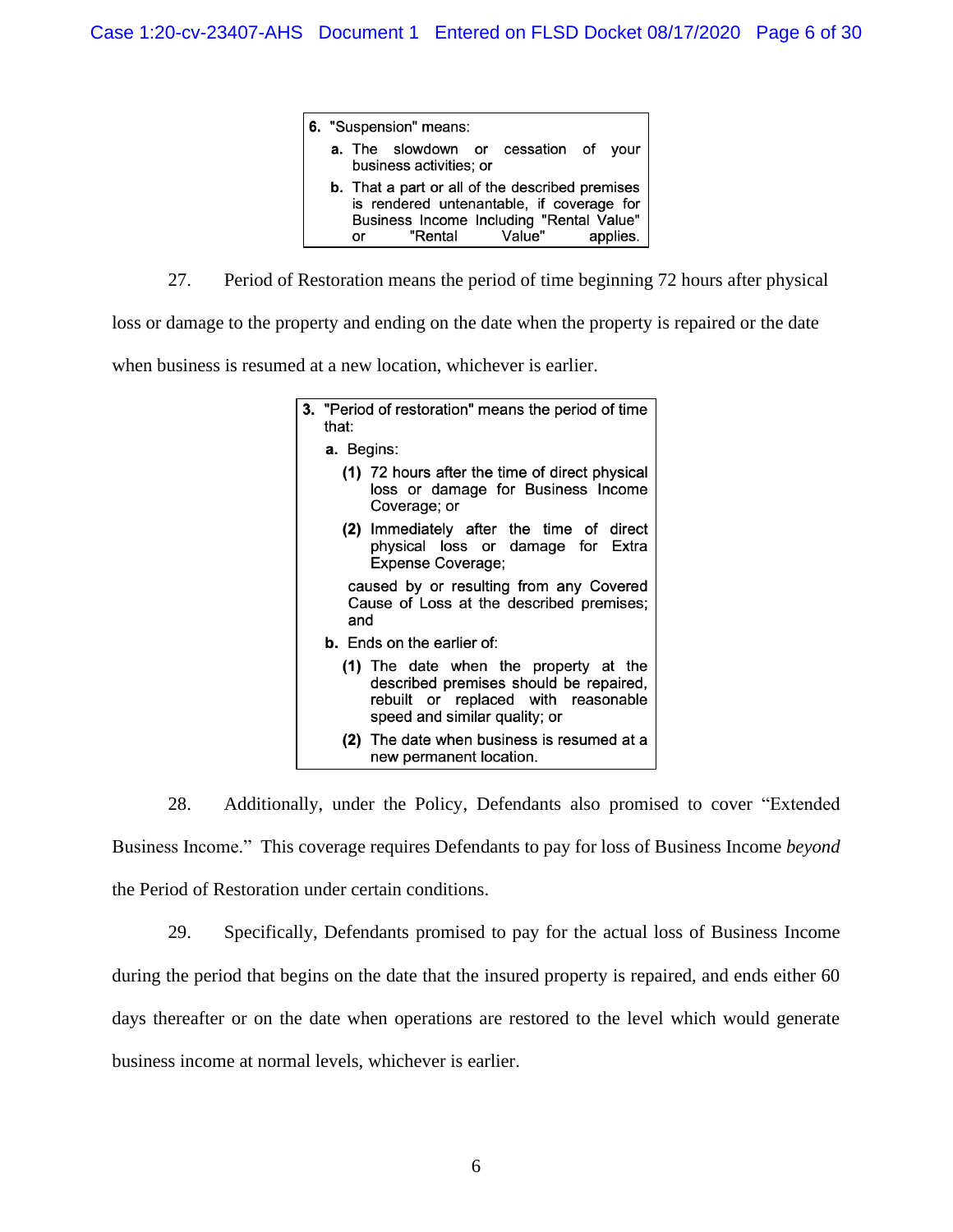30. In addition to promising to pay for loss of Business Income, under the Policy,

Defendants also promised to pay for certain necessary "Extra Expense<sup>[s]</sup>." Extra Expenses mean expenses that the policyholder incurs to, for example, minimize the suspension of business.

31. The Policy also provides "Civil Authority" coverage. Under this type of coverage,

Defendants promised to pay for the loss of Business Income and Extra Expense that the Plaintiff sustained as a result of "action of civil authority that prohibits access to the described premises [Lokum Mediterranean Grill]."

> When a Covered Cause of Loss causes damage to property other than property at the described premises, we will pay for the actual loss of Business Income you sustain and necessary Extra Expense caused by action of civil authority that prohibits access to the described premises, provided that both of the following apply:

- (1) Access to the area immediately surrounding the damaged property is prohibited by civil authority as a result of the damage, and the described premises are within that area but are not more than one mile from the damaged property; and
- (2) The action of civil authority is taken in response to dangerous physical conditions resulting from the damage or continuation of the Covered Cause of Loss that caused the damage, or the action is taken to enable a civil authority to have unimpeded access to the damaged property.

32. This Civil Authority provision is an independent basis for business interruption coverage. That is, it can be triggered even when the standard business interruption coverage is not.

33. Parts of the Policy, including the "Business Income (and Extra Expense) Coverage Form," are standardized forms drafted by the Insurance Services Office (ISO). The ISO is a company that drafts standard policy language for use in insurance contracts.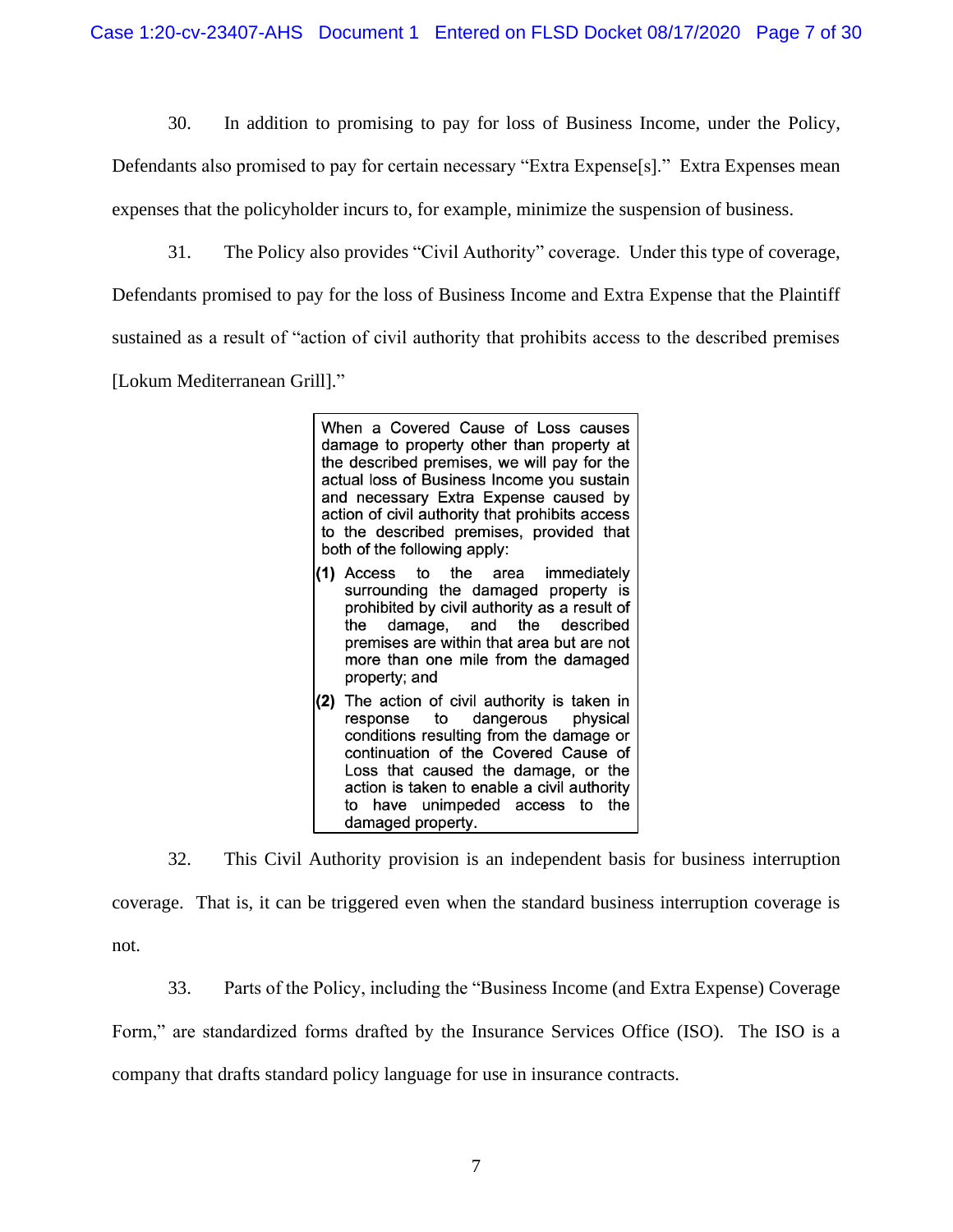34. In 2006, the ISO drafted a new endorsement, CP 01 40 07 06, acknowledging that claims for business interruption losses would be filed under existing policy language for losses resulting from the presence of viruses and other disease-causing agents. Endorsement CP 01 40 07 06, which other insurers have since incorporated in policies, provides that the insurer "will not pay for loss or damage caused by or resulting from any virus, bacterium or other microorganism that induces or is capable of inducing physical distress, illness or disease." Significantly, Defendants chose to not include this endorsement in Plaintiff's Policy.

35. Plaintiff's Policy does not contain any exclusion which would apply to allow Defendants to deny coverage for losses caused by COVID-19 and related actions of civil authorities taken in response to COVID-19.

36. Accordingly, because the Policy is an all-risk policy and does not specifically exclude the losses that Plaintiff has suffered, those losses are covered.

#### *Plaintiff's covered losses*

37. As of August 14, 2020, according to the Florida Department of Health, COVID-19 is present in all of Florida's 67 counties, with Miami-Dade County being the most affected county. As of August 14, Miami-Dade County, where Miami Beach is located, has had over 141,000 confirmed cases of COVID-19, and at least 1,954 deaths.

38. The presence of COVID-19 and the public health emergency it has created have prompted actions by civil authorities throughout the United States ("Civil Authority Actions"), including but not limited to civil authorities with jurisdiction over Lokum Mediterranean Grill: the City of Miami Beach, Miami-Dade County, and the State of Florida. These Civil Authority Actions have restricted and prohibited access to the insured property.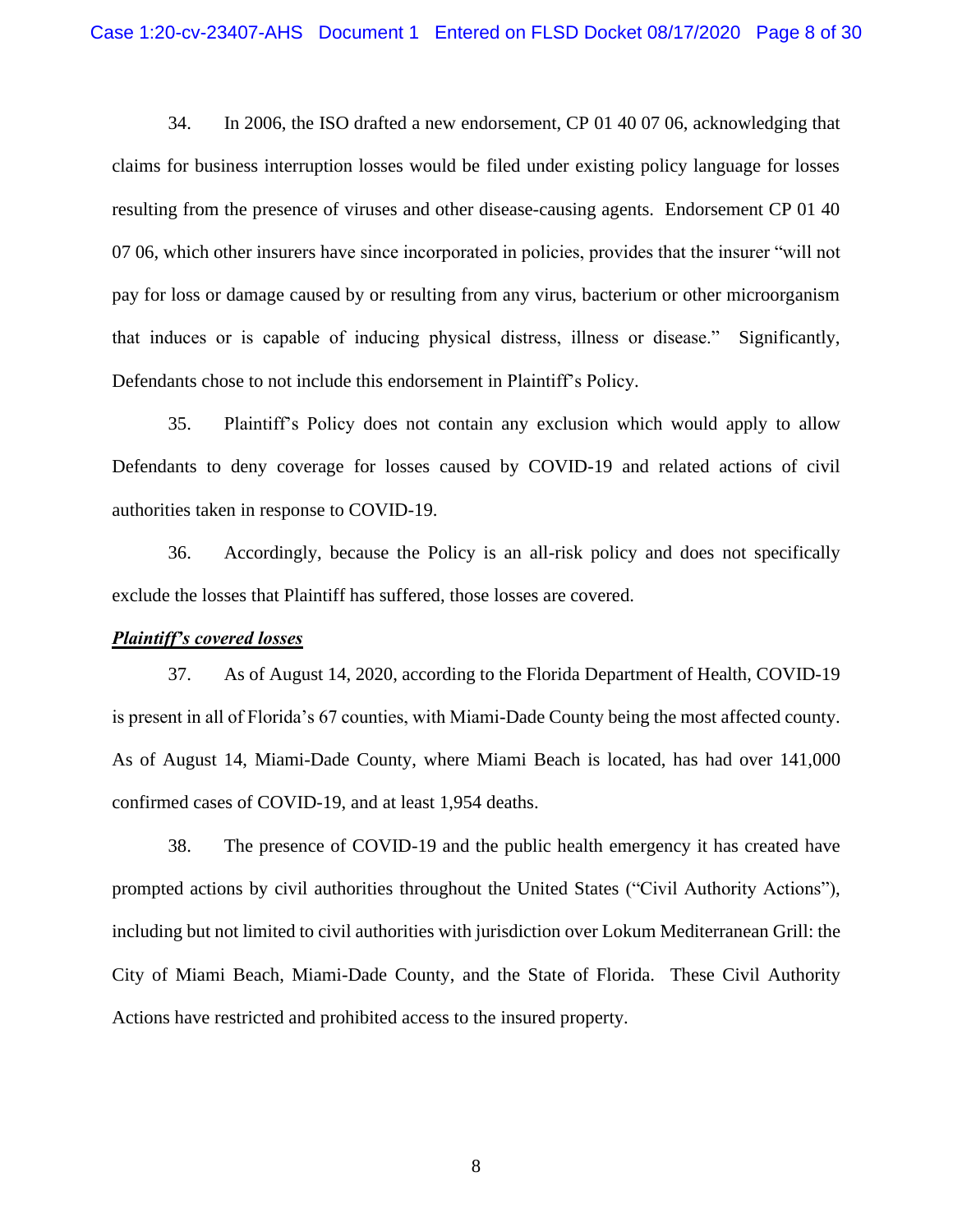39. On March 12, 2020, the City of Miami Beach declared a State of Emergency in response to COVID-19. The city has repeatedly extended this the State of Emergency, with the most recent extension issued on August 12 and extending through August 19.

40. On March 17, 2020, the Governor of Florida signed Executive Order 20-68 limiting all restaurants to 50% Capacity.

41. On March 20, 2020, the Governor of Florida signed Executive Order 20-71 closing all commercial food/beverage establishments for on-site consumption, including but not limited to all restaurants in Miami-Dade County.

42. On March 30, 2020, the Governor of Florida signed Executive Order 20-89, ordering Miami-Dade County, among other counties, "to restrict public access" to non-essential businesses.

43. On May 15, 2020, the Miami-Dade County issued Executive Order 23-20, allowing restaurants to open for outdoor dining only. This Order became effective May 18, 2020.

44. On July 7, 2020, Miami-Dade County issued Executive Order 26-20, prohibiting restaurants from serving food and alcohol for on-site consumption between the hours of 10:00 p.m. and 6:00 a.m.

45. On August 5, 2020, Miami-Dade County issued Amendment No. 3 to Executive Order 26-20, prohibiting more than four persons per table at restaurants and reaffirming that only outdoor dining is permitted.

46. These and other Civil Authority Actions have required Lokum Mediterranean Grill to, at various times, restrict or forbid access to the restaurant, physically alter or restrict operations at the restaurant, and cease or restrict its functional use of the restaurant.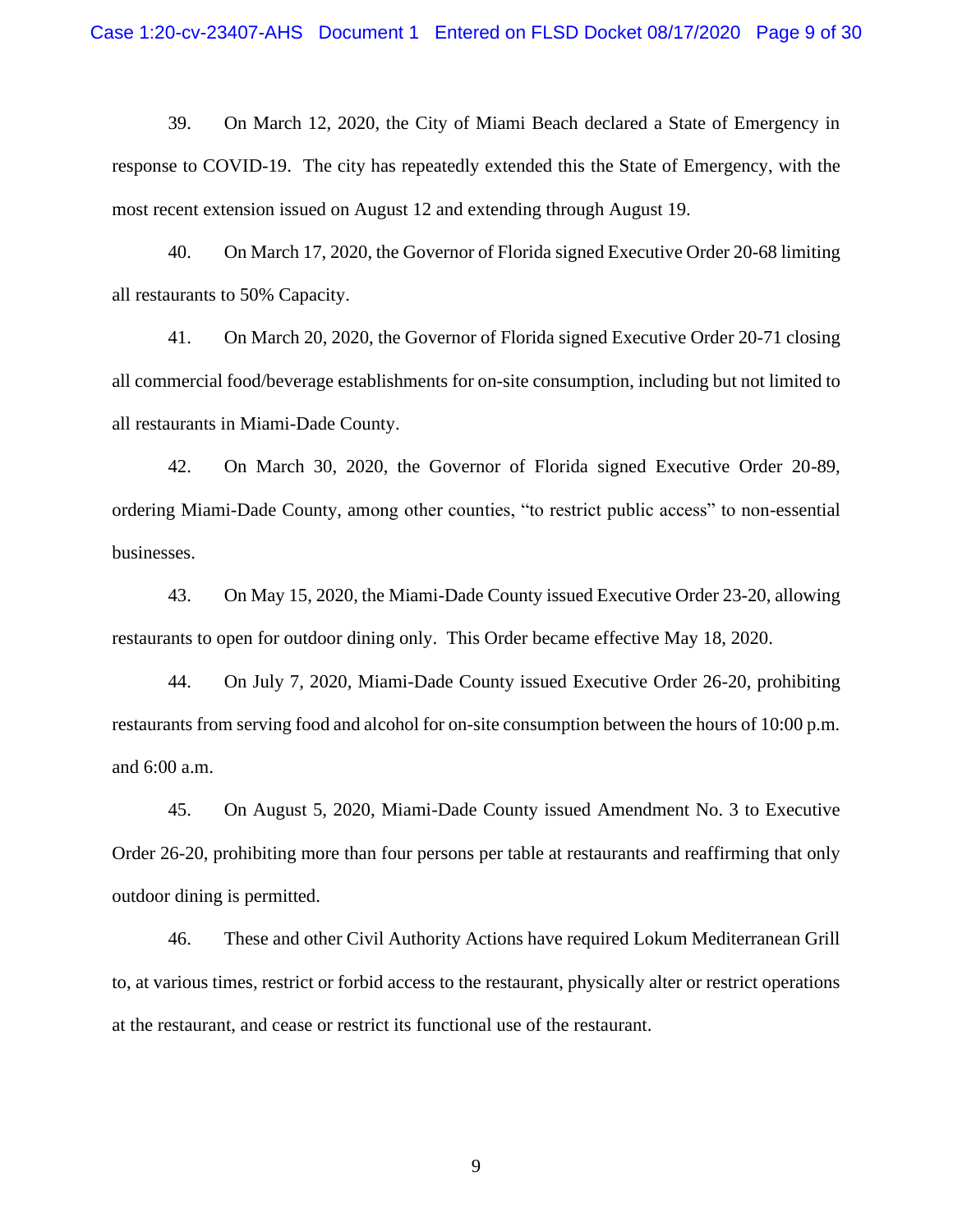47. In Florida, violations of an executive order issued by the Governor pursuant to the State Emergency Management Act are second-degree misdemeanors punishable by imprisonment.

48. COVID-19, the public health emergency it has created, and the Civil Authority Actions have caused direct physical loss of and/or damage to the covered premises under the Policy by, among other things, damaging the property, denying access to the property, preventing customers from physically occupying the property, causing the property to be physically uninhabitable by customers, causing its function to be nearly eliminated or destroyed, and/or causing a suspension of business operations on the premises.

49. The Civil Authority Actions prohibiting public access to the covered premises and the surrounding area were issued in response to dangerous physical conditions and caused a suspension of business operations on the covered premises.

50. As a result of the presence of COVID-19, Fresh & Healthy Food has suffered a suspension of business operations, sustained losses of business income, and incurred extra expenses.

51. As a result of the Civil Authority Actions, Fresh & Healthy Food has suffered a suspension of business operations, sustained losses of business income, and incurred extra expenses.

52. These losses and expenses have continued through the date of filing of this action. Indeed, as of the date of filing, the restaurant remains at reduced occupancy, and subject to significant restrictions, alterations, and impairments of the restaurant's business operations.

53. These losses and expenses are not excluded from coverage under the Policy. And because the Policy is an all-risk policy, and Plaintiff has complied with its contractual obligations, Plaintiff is entitled to payment for these losses and expenses.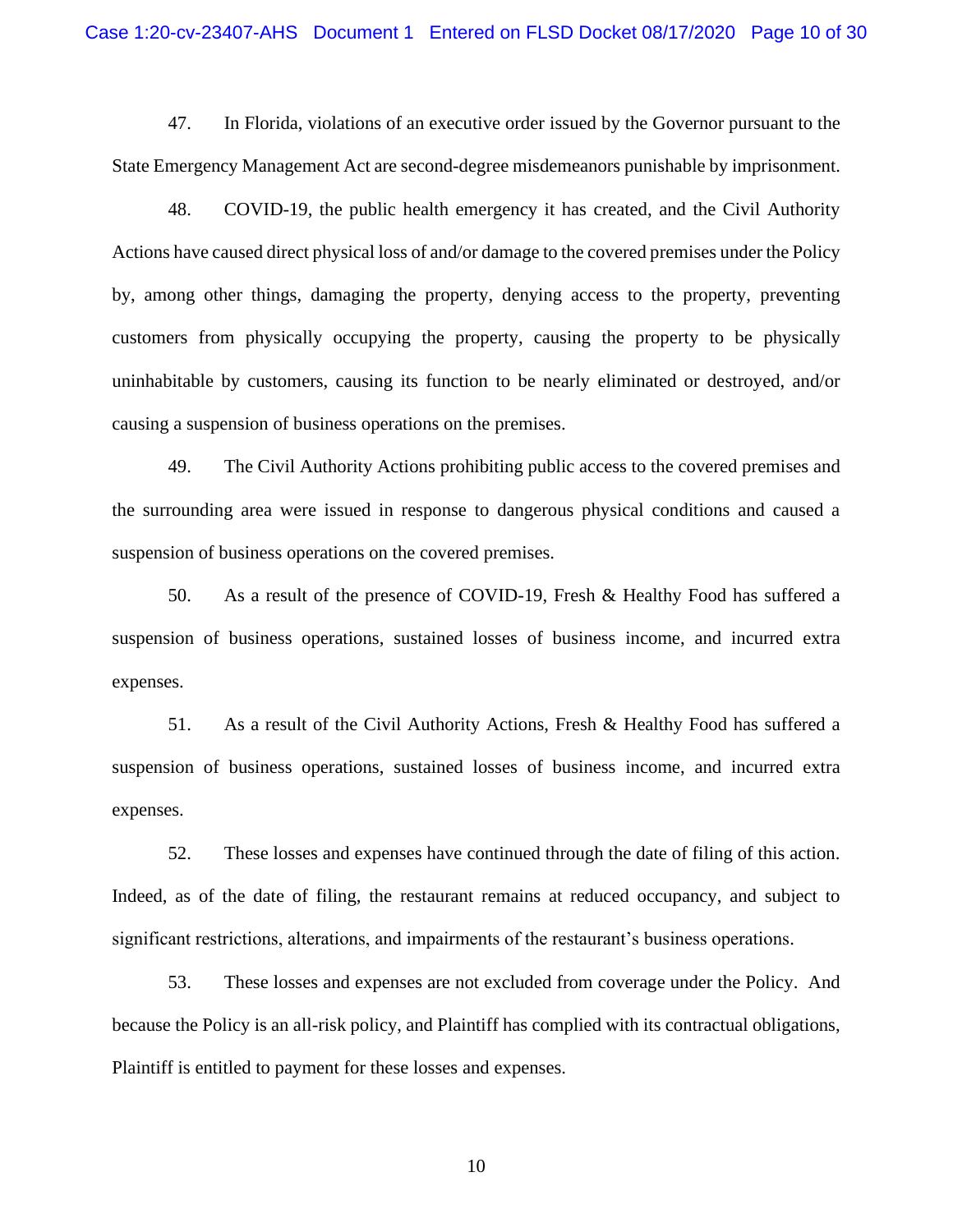54. Accordingly, Plaintiff provided notice of its losses and expenses to Defendants, consistent with the terms and procedures of the Policy.

55. But contrary to the plain language of the Policy, and to Defendants' corresponding promises and contractual obligations, Defendants have refused to pay for Plaintiff's losses and expenses.

# **CLASS ACTION ALLEGATIONS**

56. The class claims all derive directly from a single course of conduct by Defendants: their systematic and uniform refusal to pay insureds for losses suffered due to the COVID-19 pandemic and the related actions taken by civil authorities to suspend business operations.

57. Plaintiff brings this action pursuant to Rules 23(a), 23(b)(1), 23(b)(2), and/or 23(b)(3), as well as 23(c)(4), of the Federal Rules of Civil Procedure, individually and on behalf of all others similarly situated. This action satisfies the numerosity, commonality, typicality, adequacy, predominance, and superiority requirements of those provisions.

58. Plaintiff seeks to represent nationwide classes defined as:

a) All persons and entities with Business Income coverage under a property insurance policy issued by any of the Defendants, which suffered a suspension of business due to COVID-19, and for which Defendants have denied a claim for the losses or have otherwise failed to acknowledge, accept as a covered loss, or pay for the covered losses ("the Business Income Coverage Class").

b) All persons and entities with Civil Authority coverage under a property insurance policy issued by any of the Defendants, which suffered loss of Business Income and/or Extra Expense caused by an action of a civil authority, and for which Defendants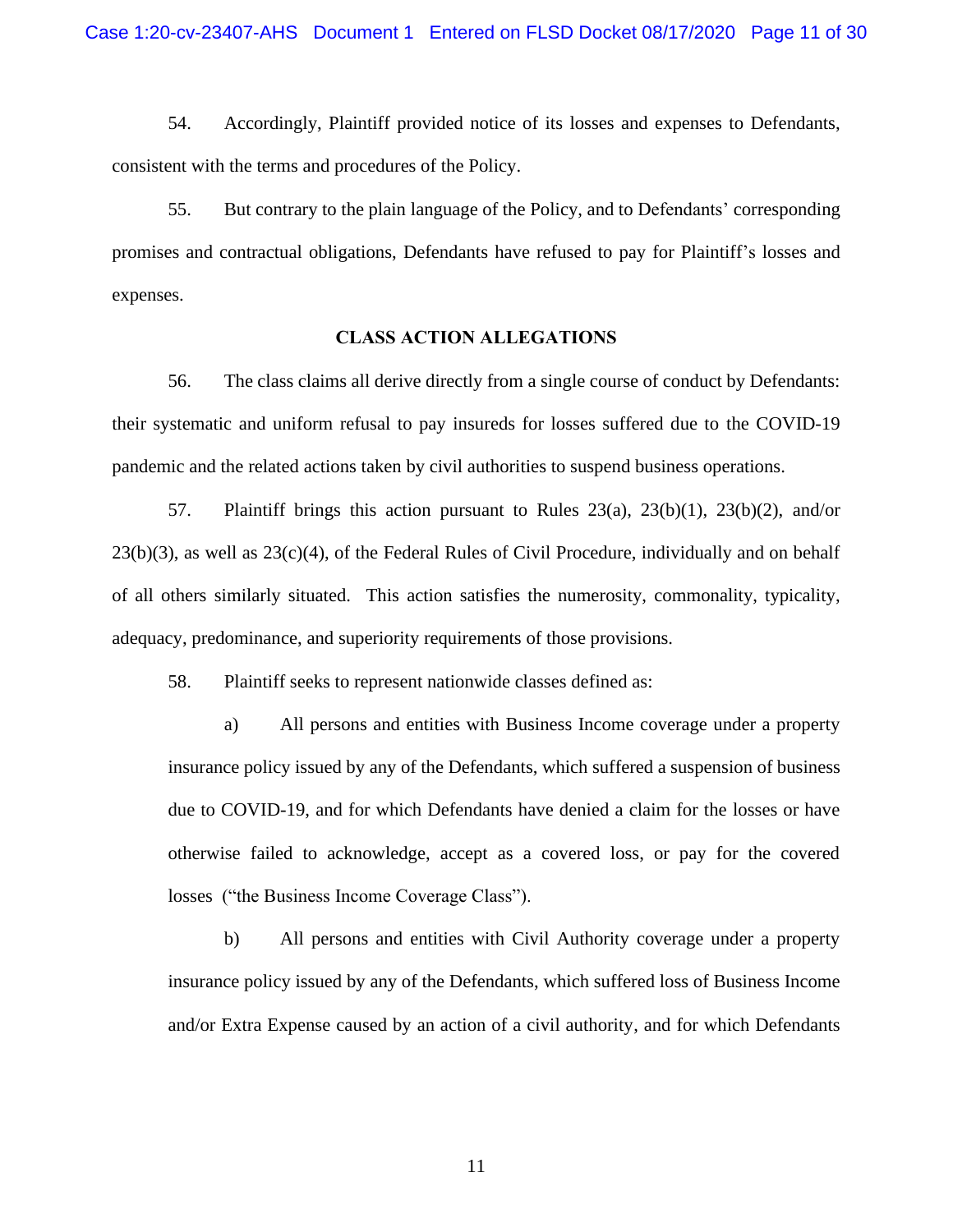have denied a claim for the losses or have otherwise failed to acknowledge, accept as a covered loss, or pay for the covered losses ("the Civil Authority Coverage Class").

c) All persons and entities with Extra Expense coverage under a property insurance policy issued by any of the Defendants, which sought to avoid or minimize the suspension of business caused by COVID-19 and/or the actions of civil authorities in response to COVID-19, and for which Defendants have denied a claim for the expenses or have otherwise failed to acknowledge, accept as a covered expense, or pay for the covered expenses ("the Extra Expense Coverage Class").

59. Excluded from each defined proposed Class are Defendants and any of their members, affiliates, parents, subsidiaries, officers, directors, employees, successors, or assigns; governmental entities; Class Counsel and their employees; and the judicial officers and Court staff assigned to this case and their immediate family members.

60. Plaintiff reserves the right to modify, expand, or amend the definitions of the proposed Classes, as appropriate, during the course of this litigation.

61. This action has been brought and may properly be maintained on behalf of each Class proposed herein under the criteria of Rule 23 of the Federal Rules of Civil Procedure.

#### **Numerosity and Ascertainability**

62. This action satisfies the requirements of Fed. R. Civ. P.  $23(a)(1)$ . The members of each proposed Class are so numerous that individual joinder of all Class members is impracticable. There are, at a minimum, thousands of members of each proposed Class, and these individuals and entities are spread out across the country.

63. The identity of Class members is ascertainable, as the names and addresses of all Class members can be identified in Defendants' or their agents' books and records. Class members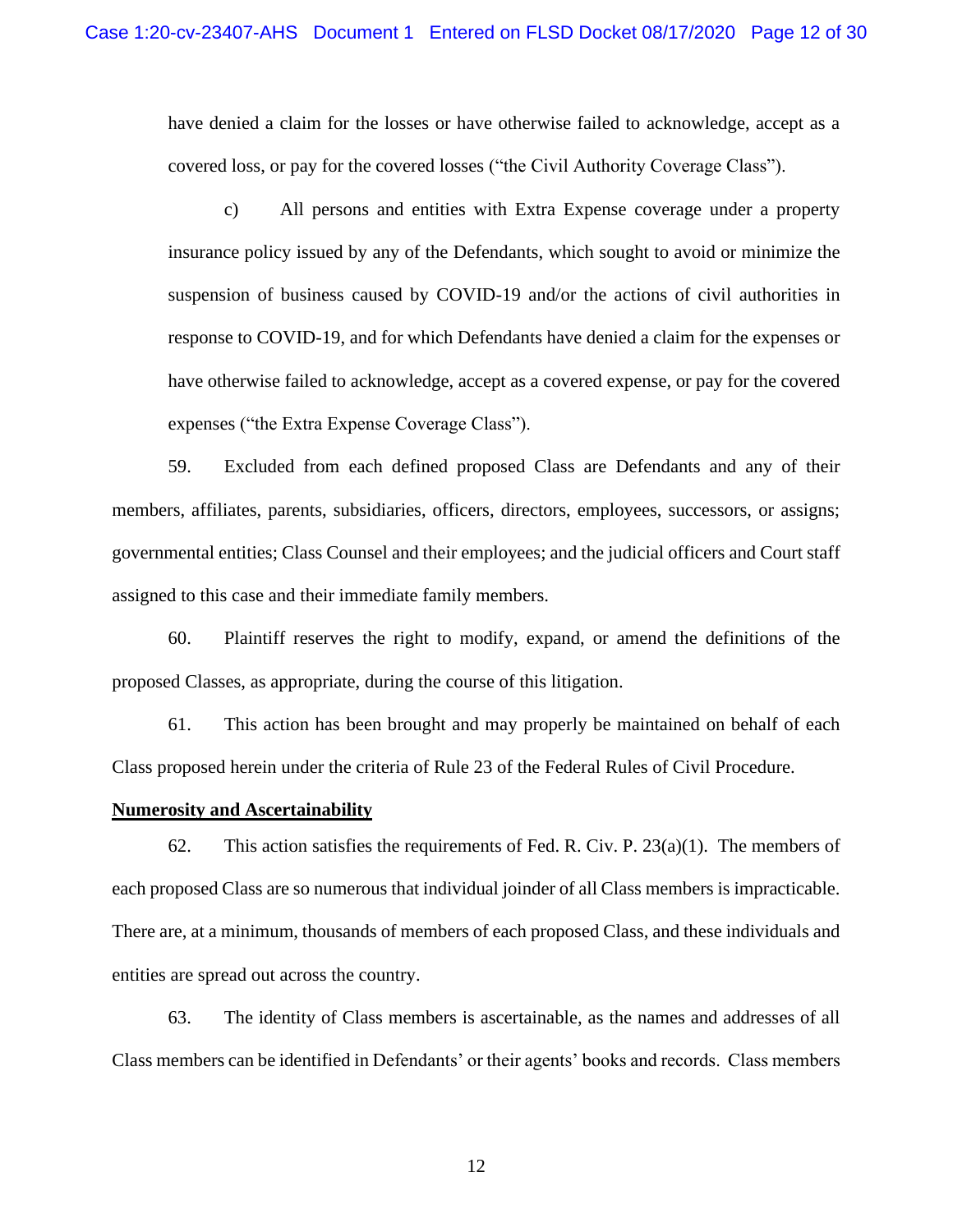may be notified of the pendency of this action by recognized, Court-approved notice dissemination methods, which may include U.S. mail, electronic mail, internet postings, and/or published notice.

# **Predominance of Common Issues**

64. This action satisfies the requirements of Fed. R. Civ. P.  $23(a)(2)$  and  $23(b)(3)$ because this action involves common questions of law and fact which predominate over any questions affecting only individual Class members. Defendants issued all-risk policies to all the members of each proposed Class in exchange for payment of premiums by the Class members. The questions of law and fact affecting all Class members include, without limitation, the following:

- a) Whether Plaintiff and the Class members suffered a covered loss under the common policies issued to members of the Class;
- b) Whether Defendants wrongfully denied all claims based on COVID-19;
- c) Whether Defendants' Business Income coverage applies to a suspension of business caused by COVID-19 and/or related actions of civil authorities taken in response to the presence or threat of COVID-19;
- d) Whether Defendants' Civil Authority coverage applies to a loss of Business Income caused by the orders of local, municipal, city, county, and/or state governmental entities requiring the suspension of business during the outbreak of COVID-19 in the United States;
- e) Whether Defendants' Extra Expense coverage applies to efforts to avoid or minimize a loss caused by COVID-19;
- f) Whether Defendants have breached their contracts of insurance through a uniform and blanket denial of all claims for business losses related to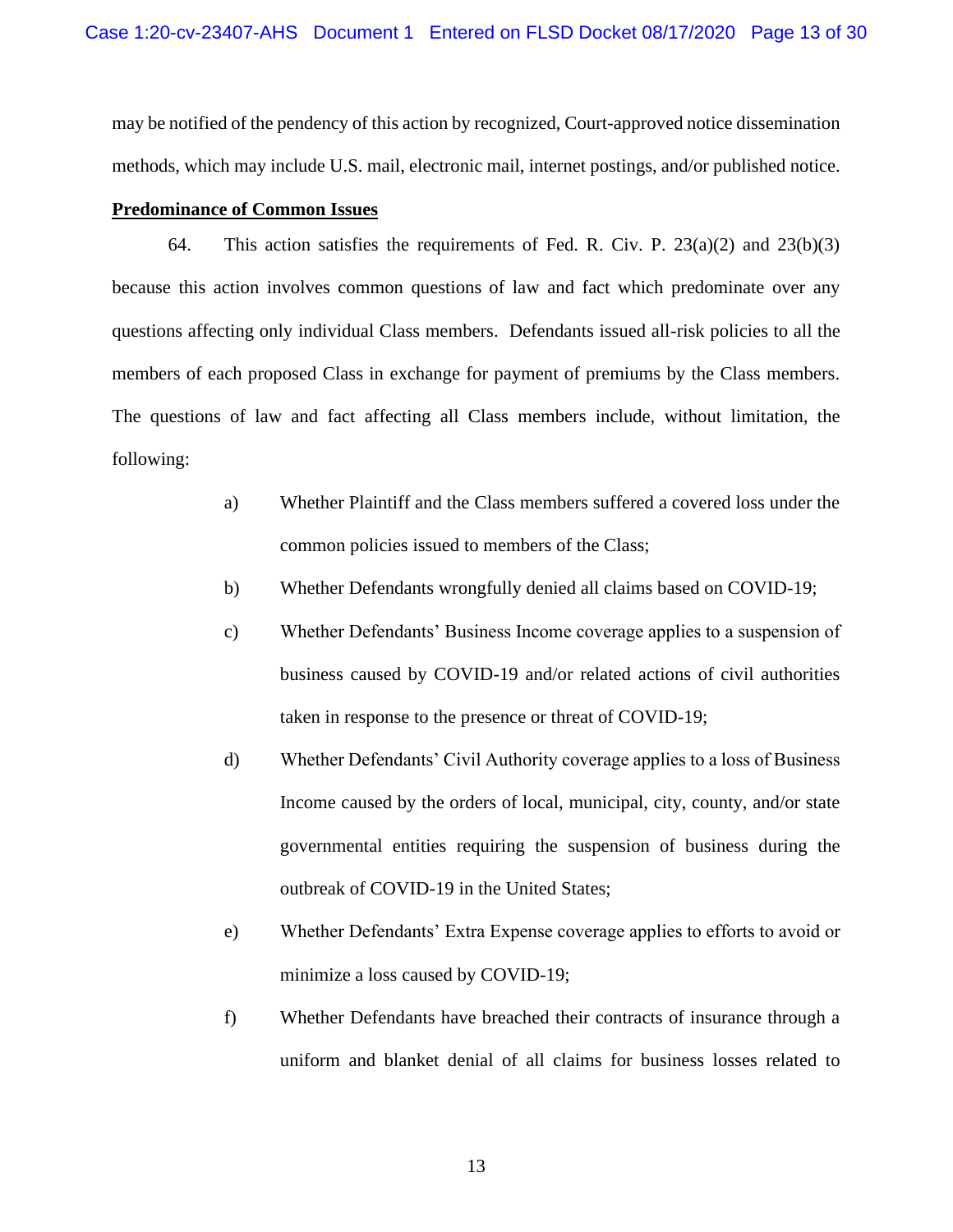COVID-19 and/or the related actions of civil authorities taken in response to the presence or threat of COVID-19;

- g) Whether Plaintiff and the Class members suffered damages as a result of Defendants' actions; and
- h) Whether Plaintiff and the Class members are entitled to an award of reasonable attorneys' fees, interest, and costs.

# **Typicality**

65. This action satisfies the requirements of Fed. R. Civ. P.  $23(a)(3)$  because Plaintiff's claims are typical of the claims of the Class members and arise from the same course of conduct by Defendants. Plaintiff and the other Class members are all similarly affected by Defendants' refusal to pay under their property insurance policies. Plaintiff's claims are based upon the same legal theories as those of the other Class members. Plaintiff and the other Class members sustained damages as a direct and proximate result of the same wrongful practices in which Defendants engaged. The relief Plaintiff seeks is typical of the relief sought for the absent Class members.

# **Adequacy of Representation**

66. This action satisfies the requirements of Fed. R. Civ. P.  $23(a)(4)$  because Plaintiff will fairly and adequately represent and protect the interests of Class members. Plaintiff has retained counsel with substantial experience in prosecuting complex class action litigation.

67. Plaintiff and its counsel are committed to vigorously prosecuting this action on behalf of the Class members and have the financial resources to do so. Neither Plaintiff nor its counsel has interests adverse to those of the Class members.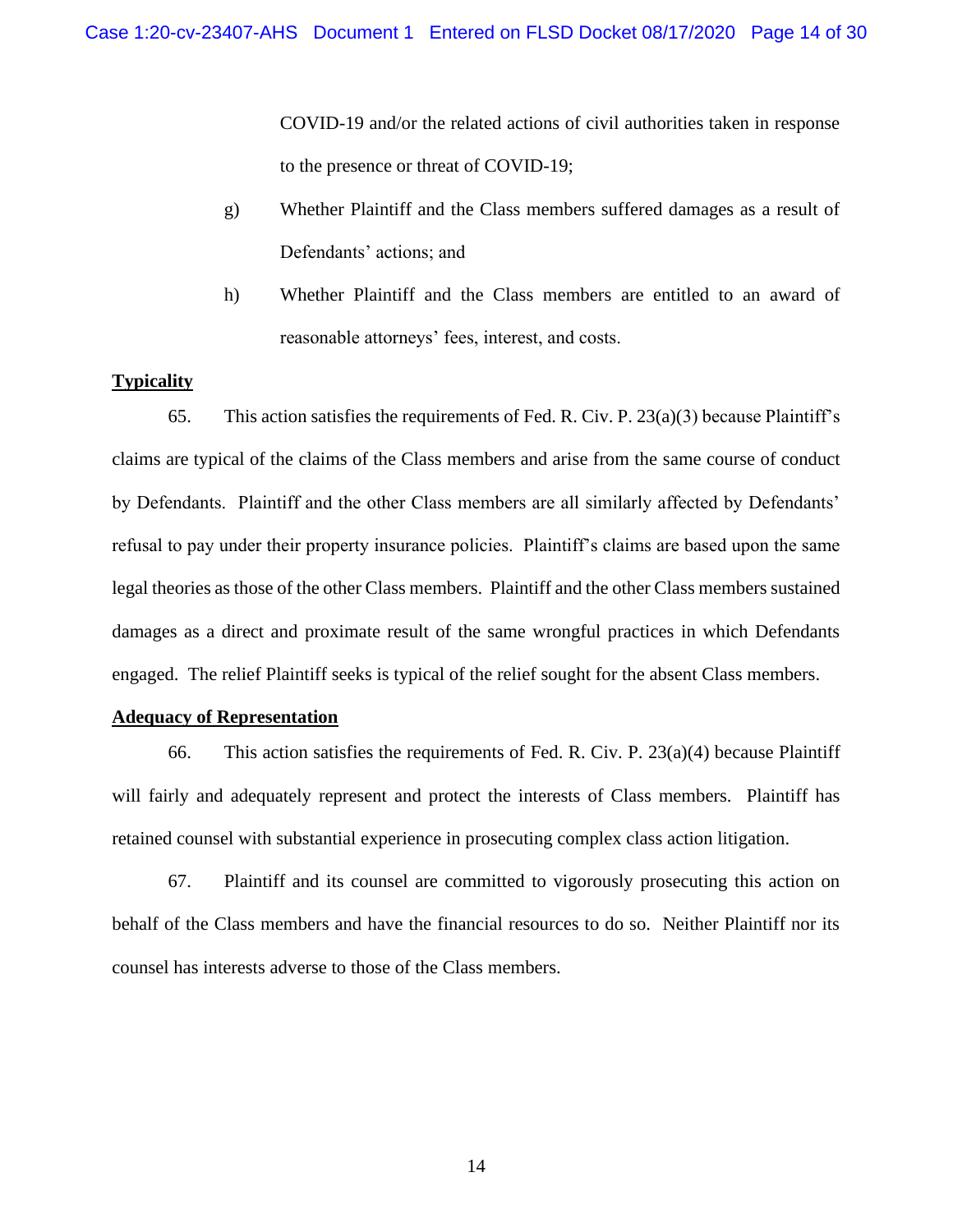# **Inconsistent or Varying Adjudications and the Risk of Impediments to Other Class Members' Interests**

68. This action satisfies the requirements of Fed. R. Civ. P. 23(b)(1). Plaintiff seeks class-wide adjudication as to the interpretation and scope of Defendants' property insurance policies. The prosecution of separate actions by individual members of the proposed Classes would create an imminent risk of inconsistent or varying adjudications that would establish incompatible standards of conduct for Defendants.

# **Final Injunctive and/or Corresponding Declaratory Relief with respect to the Class is Appropriate**

69. This action satisfies the requirements of Fed. R. Civ. P. 23(b)(2) because Defendants acted or refused to act on grounds generally applicable to Plaintiff and the other Class members, thereby making appropriate final injunctive and/or corresponding declaratory relief with respect to the Class members. The class claims all derive directly from Defendants' systematic and uniform refusal to pay insureds for losses suffered due to the COVID-19 pandemic and the related actions taken by civil authorities to suspend business operations. Defendants' actions or refusal to act are grounded upon the same generally applicable legal theories.

## **Superiority**

70. This action satisfies the requirements of Fed. R. Civ. P. 23(b)(3) because a class action is superior to other available methods for the fair and efficient adjudication of this controversy. The common questions of law and of fact regarding Defendants' conduct and the interpretation of the common language in their property insurance policies predominate over any questions affecting only individual Class members.

71. Because the damages suffered by certain individual Class members may be relatively small, the expense and burden of individual litigation would make it very difficult or impossible for all individual Class members to redress the wrongs done to each of them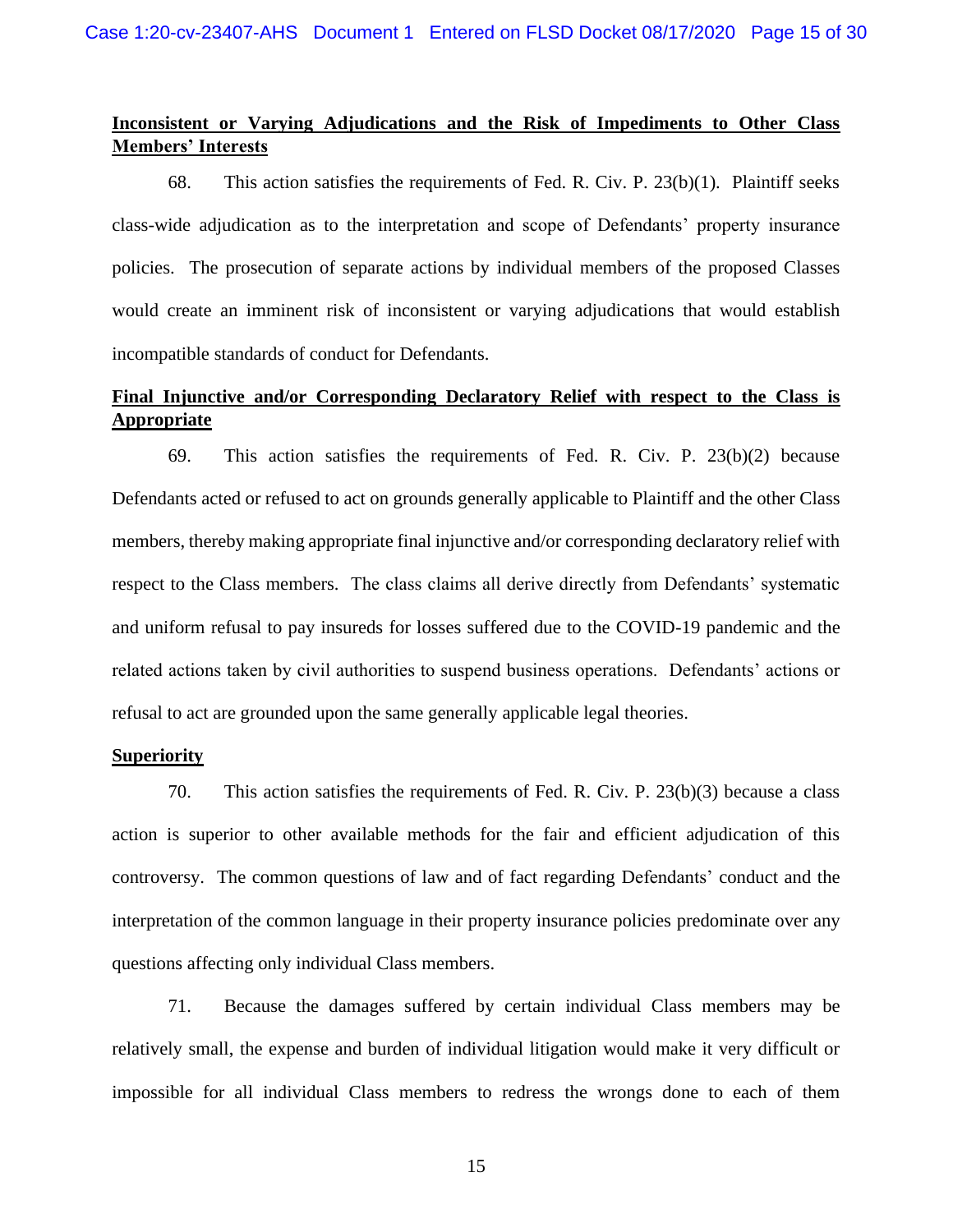individually, such that many Class members would have no rational economic interest in individually controlling the prosecution of specific actions, and the burden imposed on the judicial system by individual litigation by even a small fraction of the Class would be enormous, making class adjudication the superior alternative under Fed. R. Civ. P. 23(b)(3)(A).

72. The conduct of this action as a class action presents far fewer management difficulties, far better conserves judicial resources and the parties' resources, and far more effectively protects the rights of each Class member than would piecemeal litigation. Compared to the expense, burdens, inconsistencies, economic infeasibility, and inefficiencies of individualized litigation, the challenges of managing this action as a class action are substantially outweighed by the benefits to the legitimate interests of the parties, the Court, and the public of class treatment in this Court, making class adjudication superior to other alternatives, under Fed. R. Civ. P. 23(b)(3)(D).

<span id="page-15-0"></span>73. Plaintiff is not aware of any obstacles likely to be encountered in the management of this action that would preclude its maintenance as a class action. Rule 23 provides the Court with authority and flexibility to maximize the efficiencies and benefits of the class mechanism and reduce management challenges. The Court may, on motion of Plaintiff or on its own determination, certify nationwide, statewide and/or multistate classes for claims sharing common legal questions; utilize the provisions of Rule  $23(c)(4)$  to certify any particular claims, issues, or common questions of fact or law for class-wide adjudication; certify and adjudicate bellwether class claims; and utilize Rule  $23(c)(5)$  to divide any Class into subclasses.

#### **CAUSES OF ACTION**

# **COUNT I: DECLARATORY JUDGMENT (On behalf of the Business Income Coverage Class)**

74. Plaintiff re-adopts and re-alleges paragraphs 1 through [73](#page-15-0) above.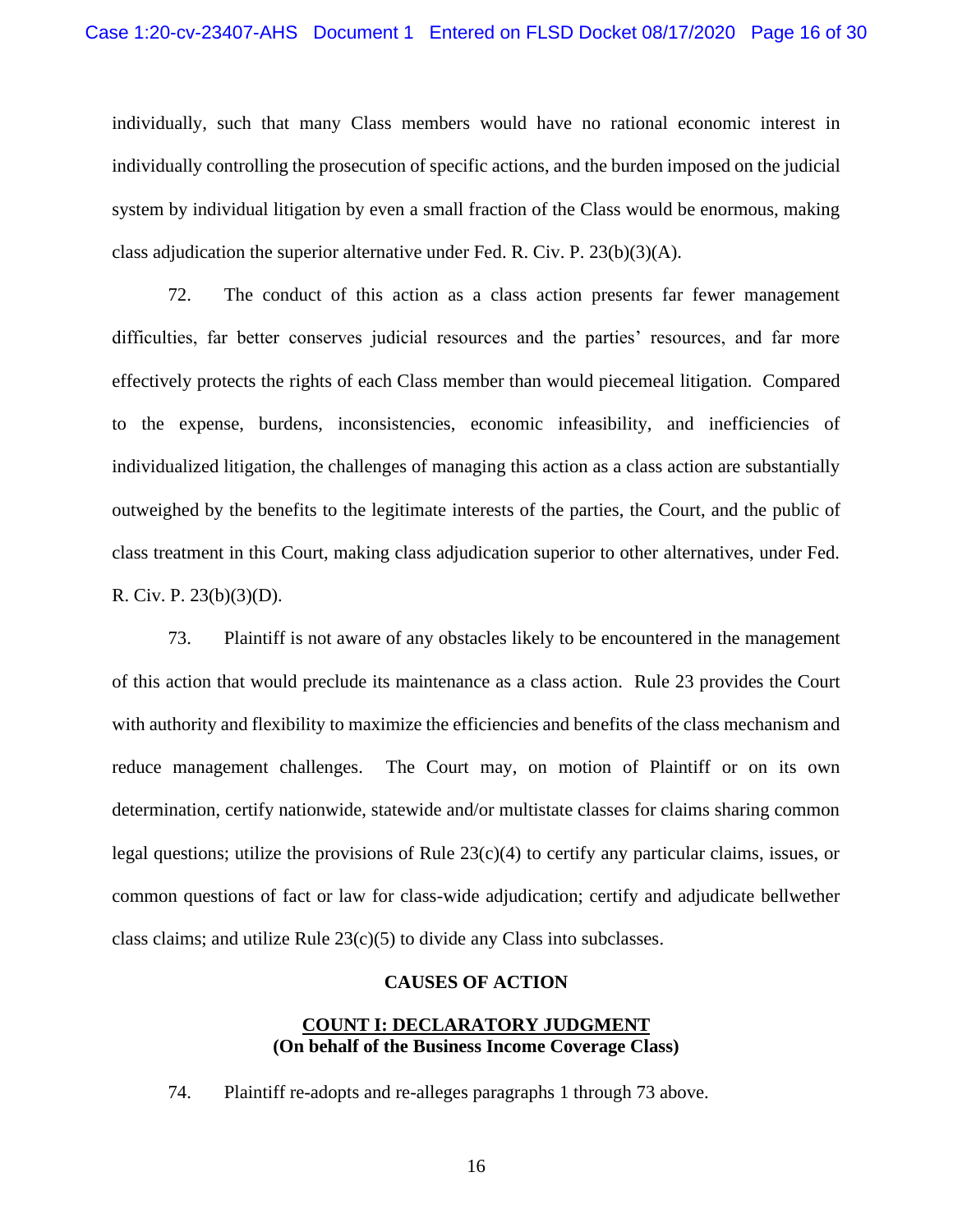Case 1:20-cv-23407-AHS Document 1 Entered on FLSD Docket 08/17/2020 Page 17 of 30

75. Plaintiff brings this Count individually and on behalf of the other members of the Business Income Coverage Class.

76. Under 28 U.S.C. §§ 2201 and 2202, this Court has jurisdiction to declare the rights and other legal relations of the parties in dispute.

77. Plaintiff's Policy, as well as the policies of other Business Income Coverage Class members, are insurance contracts under which Defendants were paid premiums in exchange for promises to pay Class members' losses for claims covered by the Policy.

78. In the Policy, Defendants promised to pay for losses of business income sustained as a result of perils not excluded under the Policy. Specifically, Defendants promised to pay for losses of business income sustained as a result of a suspension of business operations during the Period of Restoration.

79. COVID-19 caused direct physical loss of and damage to Fresh & Healthy Food and other Class members' insured premises, resulting in suspensions of business operations at these premises. These suspensions have caused Plaintiff and Class members to suffer losses of business income.

80. These suspensions and losses triggered business income coverage under the Policy and other Class members' policies.

81. Plaintiff and the other Class members have complied with all applicable provisions of their respective policies, including payment of premiums.

82. Defendants, without justification, dispute that the Policy and other Class members' policies provide coverage for these losses.

83. Plaintiff seeks a Declaratory Judgment that its Policy and other Class members' policies provide coverage for the losses of business income.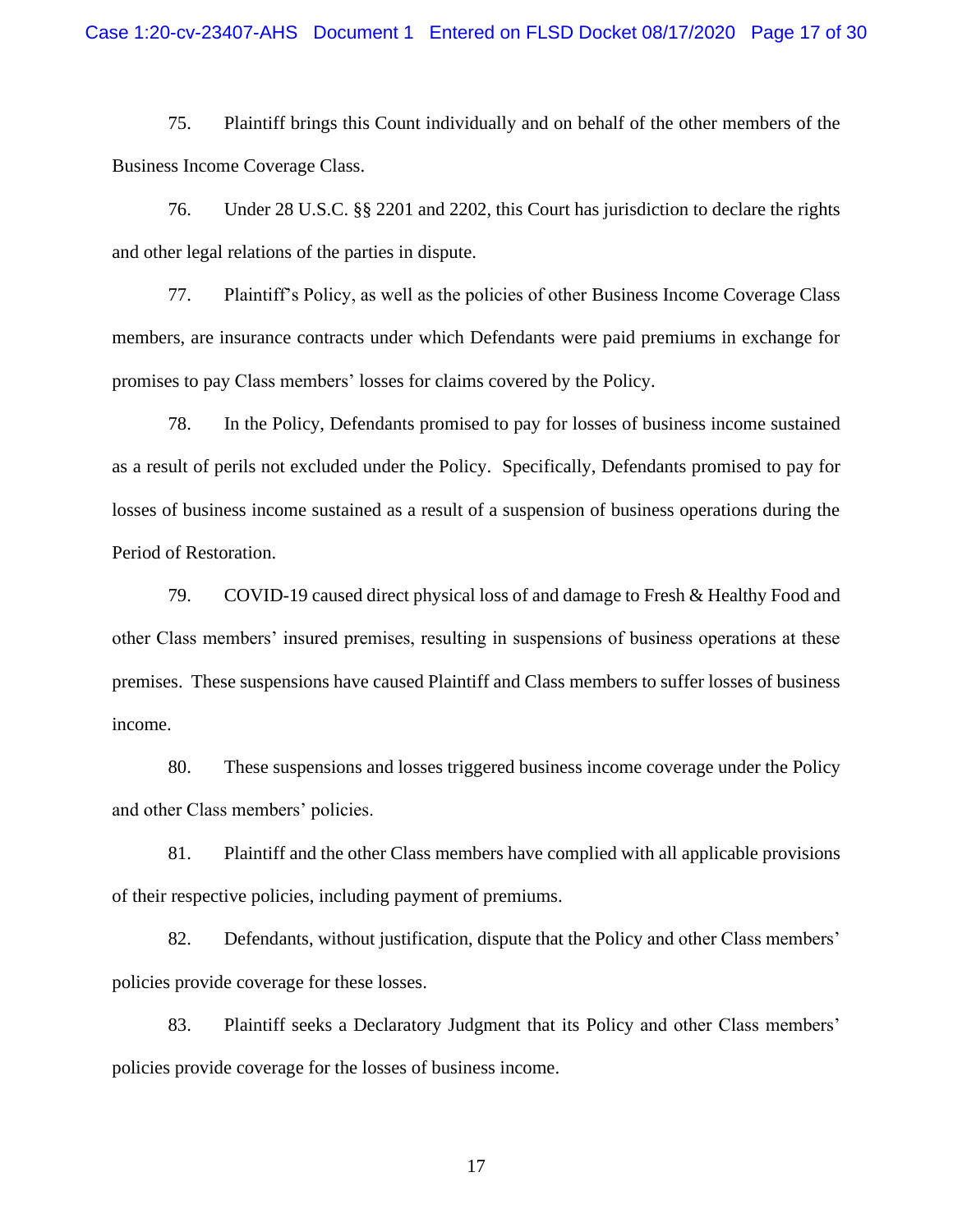84. An actual case or controversy exists regarding Plaintiff's and other Class members' rights and Defendants' obligations to reimburse Plaintiff and other Class members for the full amount of these losses. Accordingly, the Declaratory Judgment sought is justiciable.

WHEREFORE, Plaintiff requests that this Court enter a Declaratory Judgment declaring that the Policy and other Class members' policies provide coverage for Class members' losses of business income.

# **COUNT II: BREACH OF CONTRACT (On behalf of the Business Income Coverage Class)**

85. Plaintiff re-adopts and re-alleges paragraphs 1 through [73](#page-15-0) above.

86. Plaintiff brings this Count individually and on behalf of the other members of the Business Income Coverage Class.

87. Plaintiff's Policy, as well as the policies of other Business Income Coverage Class members, are insurance contracts under which Defendants were paid premiums in exchange for promises to pay Class members' losses for claims covered by the Policy.

88. In the Policy, Defendants promised to pay for losses of business income sustained as a result of perils not excluded under the Policy. Specifically, Defendants promised to pay for losses of business income sustained as a result of a suspension of business operations during the Period of Restoration.

89. COVID-19 caused direct physical loss of and damage to Fresh & Healthy Food and other Class members' insured premises, resulting in suspensions of business operations at these premises. These suspensions have caused Class members to suffer losses of business income.

90. These suspensions and losses triggered business income coverage under the Policy and other Class members' policies.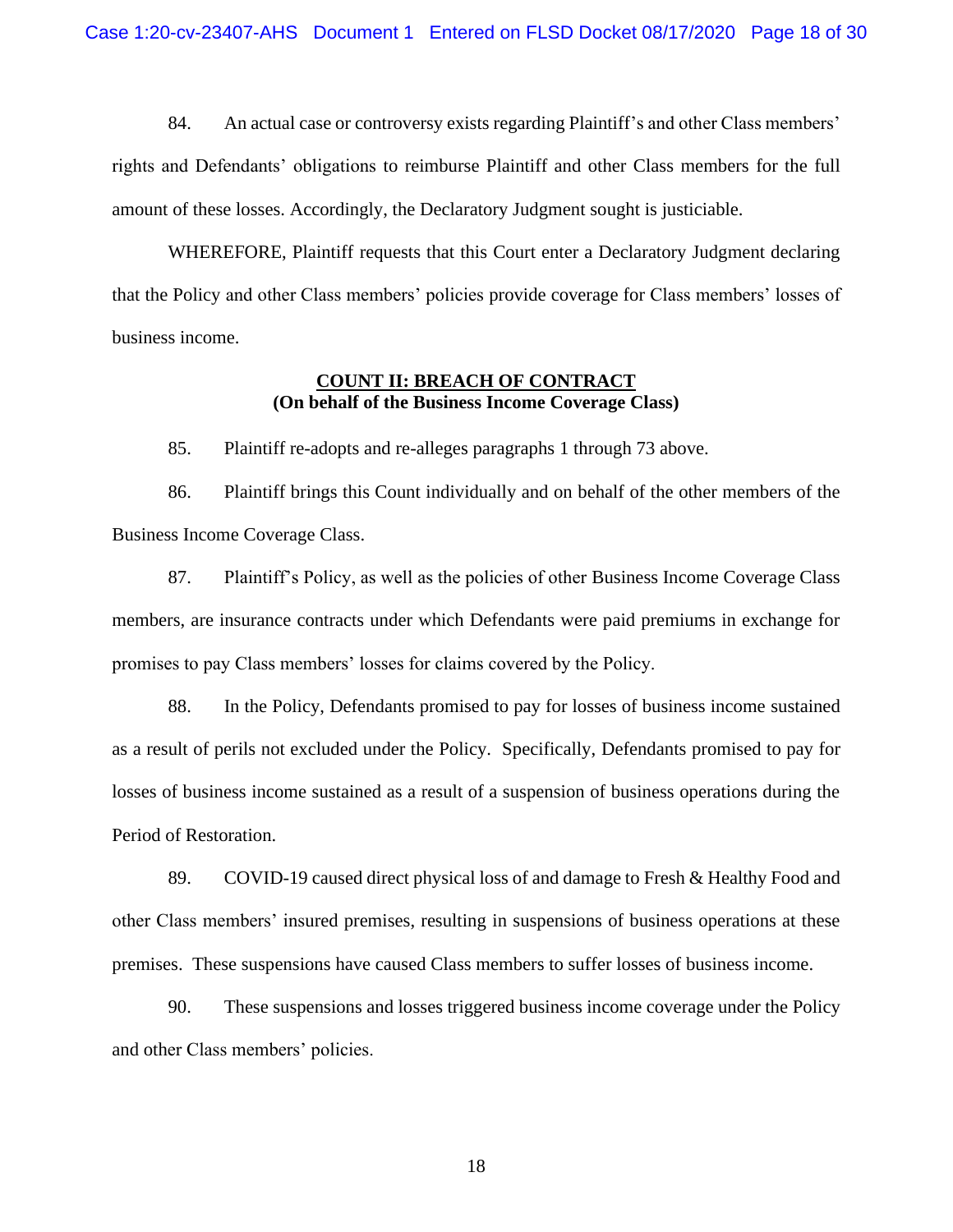91. Plaintiff and the other Class members have complied with all applicable provisions of their respective policies, including payment of premiums.

92. Defendants, without justification, have refused performance under the Policy and other Class members' policies by denying coverage for these losses and expenses. Accordingly, Defendants are in breach of the Policy and other Class members' policies.

93. As a result of Defendants' breaches of the Policy and other Class members' policies, Plaintiff and other Class members have suffered actual and substantial damages for which Defendants are liable.

WHEREFORE, Plaintiff, individually and on behalf of other Class members, seeks compensatory damages resulting from Defendants' breaches of the Policy and other Class Members' policies and seek all other relief deemed appropriate by this Court, including attorneys' fees and costs.

# **COUNT III: DECLARATORY JUDGMENT (On behalf of the Extra Expense Coverage Class)**

94. Plaintiff re-adopts and re-alleges paragraphs 1 through [73](#page-15-0) above.

95. Plaintiff brings this Count individually and on behalf of the other members of the Extra Expense Coverage Class.

96. Under 28 U.S.C. §§ 2201 and 2202, this Court has jurisdiction to declare the rights and other legal relations of the parties in dispute.

97. Plaintiff's Policy, as well as the policies of other Extra Expense Coverage Class members, are insurance contracts under which Defendants were paid premiums in exchange for promises to pay Class members' losses for claims covered by the Policy.

98. Specifically, Defendants promised to pay for Extra Expenses incurred by Plaintiff and other Class members during the Period of Restoration that the insureds would not have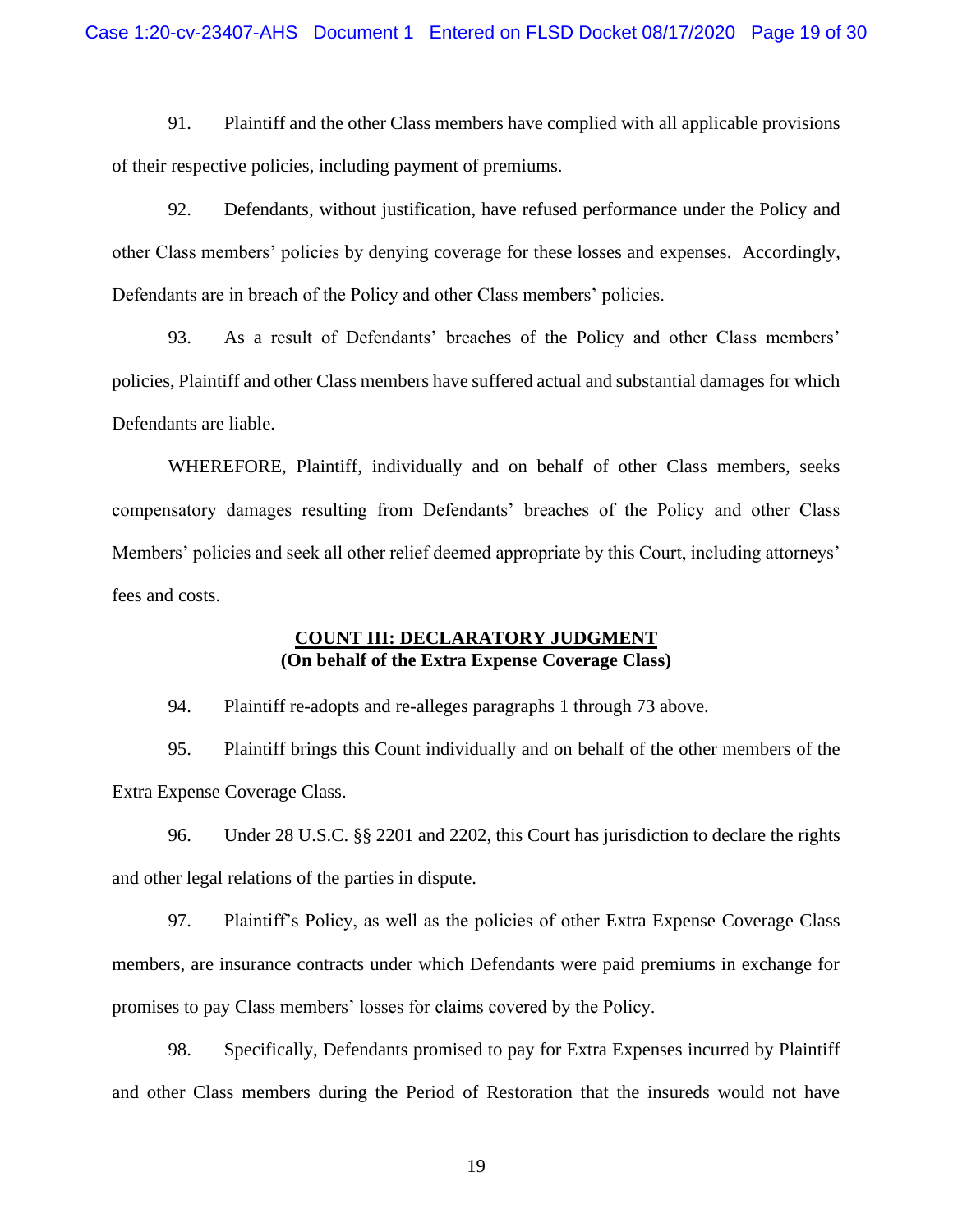incurred if there had been no loss or damage to the insured premises. These Extra Expenses include expenses to avoid or minimize the suspension of business, continue operations, and to repair or replace property.

99. COVID-19 caused direct physical loss of and damage to Fresh & Healthy Food and other Class members' insured premises, resulting in suspensions of business operations at these premises. As a result, Plaintiff and other Class members have incurred Extra Expenses.

100. These Expenses triggered Extra Expense coverage under the Policy and other Class members' policies.

101. Plaintiff and the other Class members have complied with all applicable provisions of their respective policies, including payment of premiums.

102. Defendants, without justification, dispute that the Policy and other Class members' policies provide coverage for these Extra Expenses.

103. Plaintiff, individually and on behalf of the other members of the Extra Expense Coverage Class, seeks a Declaratory Judgment that its Policy, and those of other members of the Extra Expense Coverage Class, provides coverage for these Extra Expenses.

104. An actual case or controversy exists regarding Class members' rights and Defendants' obligations under Class members' policies to reimburse Class members for these Extra Expenses. Accordingly, the Declaratory Judgment sought is justiciable.

WHEREFORE, Plaintiff requests that this Court enter a Declaratory Judgment declaring that the Policy and other Class members' policies provide coverage for Class members' Extra Expenses.

# **COUNT IV: BREACH OF CONTRACT (On behalf of the Extra Expense Coverage Class)**

105. Plaintiff re-adopts and re-alleges paragraphs 1 through [73](#page-15-0) above.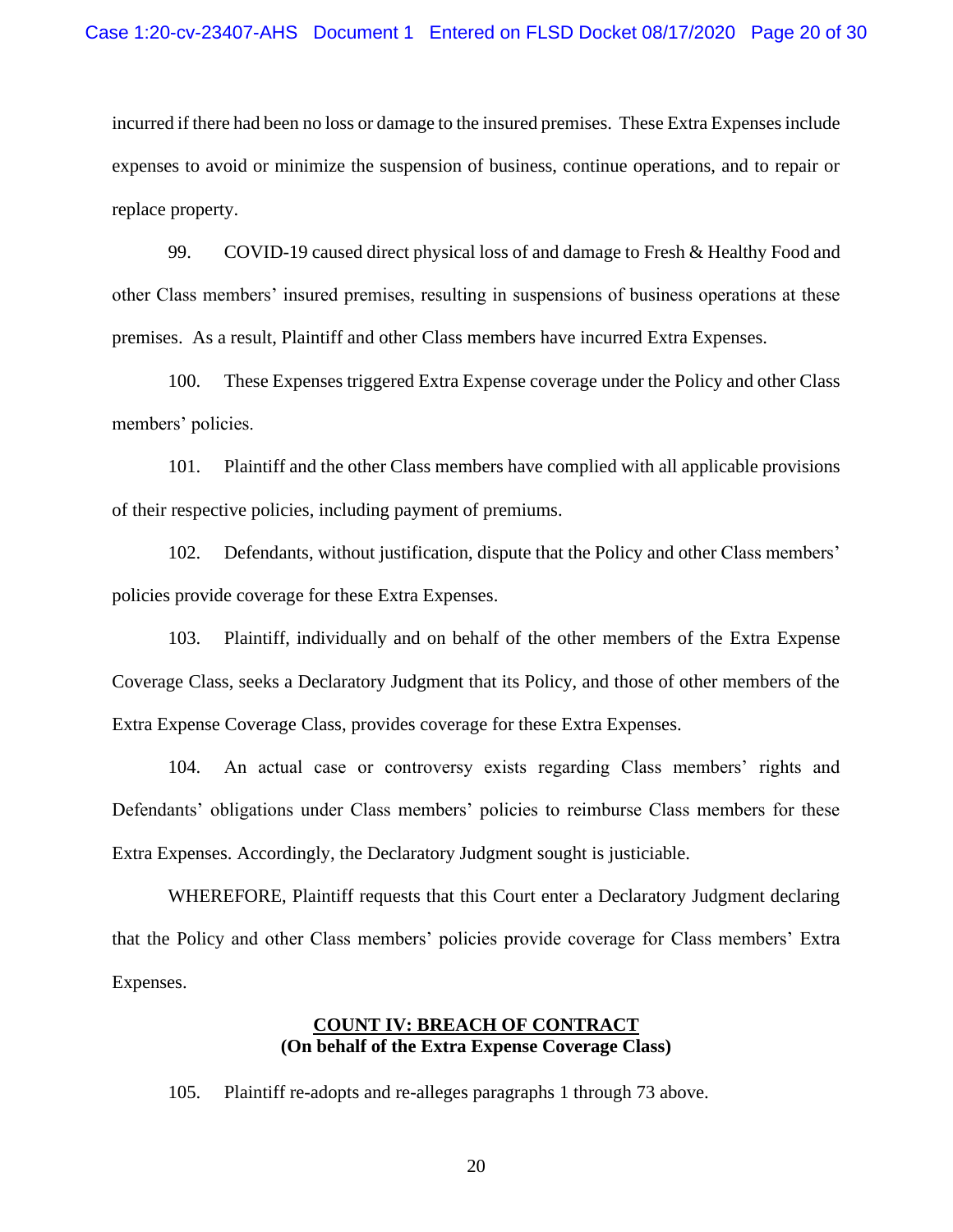106. Plaintiff brings this Count individually and on behalf of the other members of the Extra Expense Coverage Class.

107. Plaintiff's Policy, as well as the policies of other Extra Expense Coverage Class members, are insurance contracts under which Defendants were paid premiums in exchange for promises to pay Class members' losses for claims covered by the Policy.

108. Specifically, Defendants promised to pay for Extra Expenses incurred by Plaintiff and other Class members during the Period of Restoration that the insureds would not have incurred if there had been no loss or damage to the insured premises. These Extra Expenses include expenses to avoid or minimize the suspension of business, continue operations, and to repair or replace property.

109. COVID-19 caused direct physical loss of and damage to Fresh & Healthy Food and other Class members' insured premises, resulting in suspensions of business operations at these premises. These suspensions have caused Class members to incur Extra Expenses.

110. These Expenses triggered Extra Expense coverage under the Policy and other Class members' policies.

111. Plaintiff and the other Class members have complied with all applicable provisions of the Policy, including payment of premiums.

112. Defendants, without justification, have refused performance under the Policy and other Class members' policies by denying coverage for these Extra Expenses. Accordingly, Defendants are in breach of the Policy and other Class members' policies.

113. As a result of Defendants' breaches of the Policy and other Class members' policies, Plaintiff and other Class members have suffered actual and substantial damages for which Defendants are liable.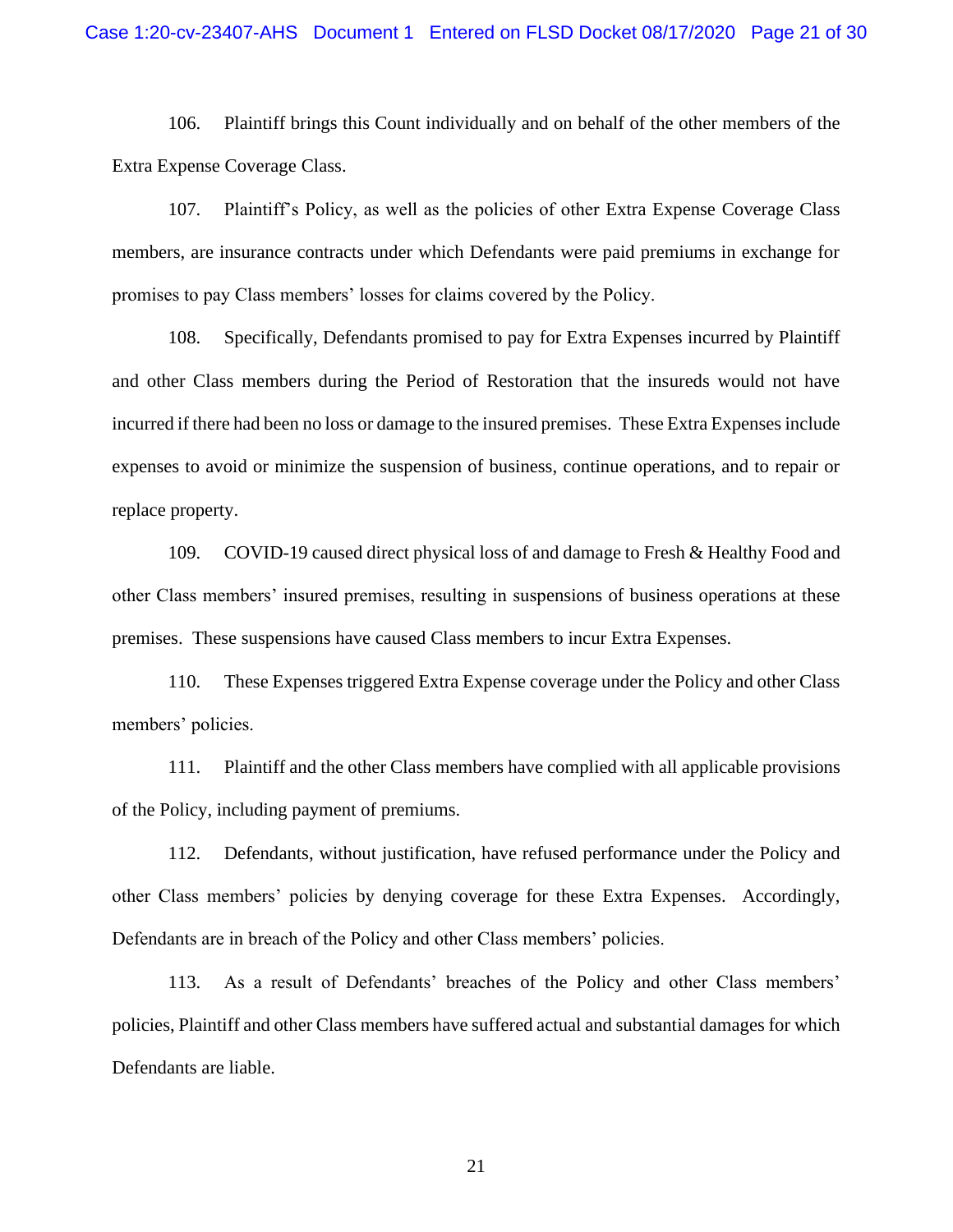WHEREFORE, Plaintiff, individually and on behalf of other Class members, seeks compensatory damages resulting from Defendants' breaches of the Policy and other Class Members' policies and seek all other relief deemed appropriate by this Court, including attorneys' fees and costs.

# **COUNT V: DECLARATORY JUDGMENT (On behalf of the Civil Authority Coverage Class)**

114. Plaintiff re-adopts and re-alleges paragraphs 1 through [73](#page-15-0) above.

115. Plaintiff brings this Count individually and on behalf of the other members of the Civil Authority Coverage Class.

116. Under 28 U.S.C. §§ 2201 and 2202, this Court has jurisdiction to declare the rights and other legal relations of the parties in dispute.

117. Plaintiff's Policy, as well as the policies of other Civil Authority Coverage Class members, are insurance contracts under which Defendants were paid premiums in exchange for promises to pay Class members' losses for claims covered by the policies.

118. In the Policy and other Class members' policies, Defendants promised to pay for losses of business income sustained and extra expenses incurred when, among other things, a Covered Cause of Loss causes damage to property near the insured premises, the civil authority prohibits access to property near the insured premises, and the civil authority action is taken in response to dangerous physical conditions.

119. Plaintiff and other Class members have suffered losses and incurred expenses as a result of actions of civil authorities that prohibited access to insured premises under the Policy and Class members' policies.

120. These losses satisfied all requirements to trigger Civil Authority coverage under the Policy and other Class members' policies.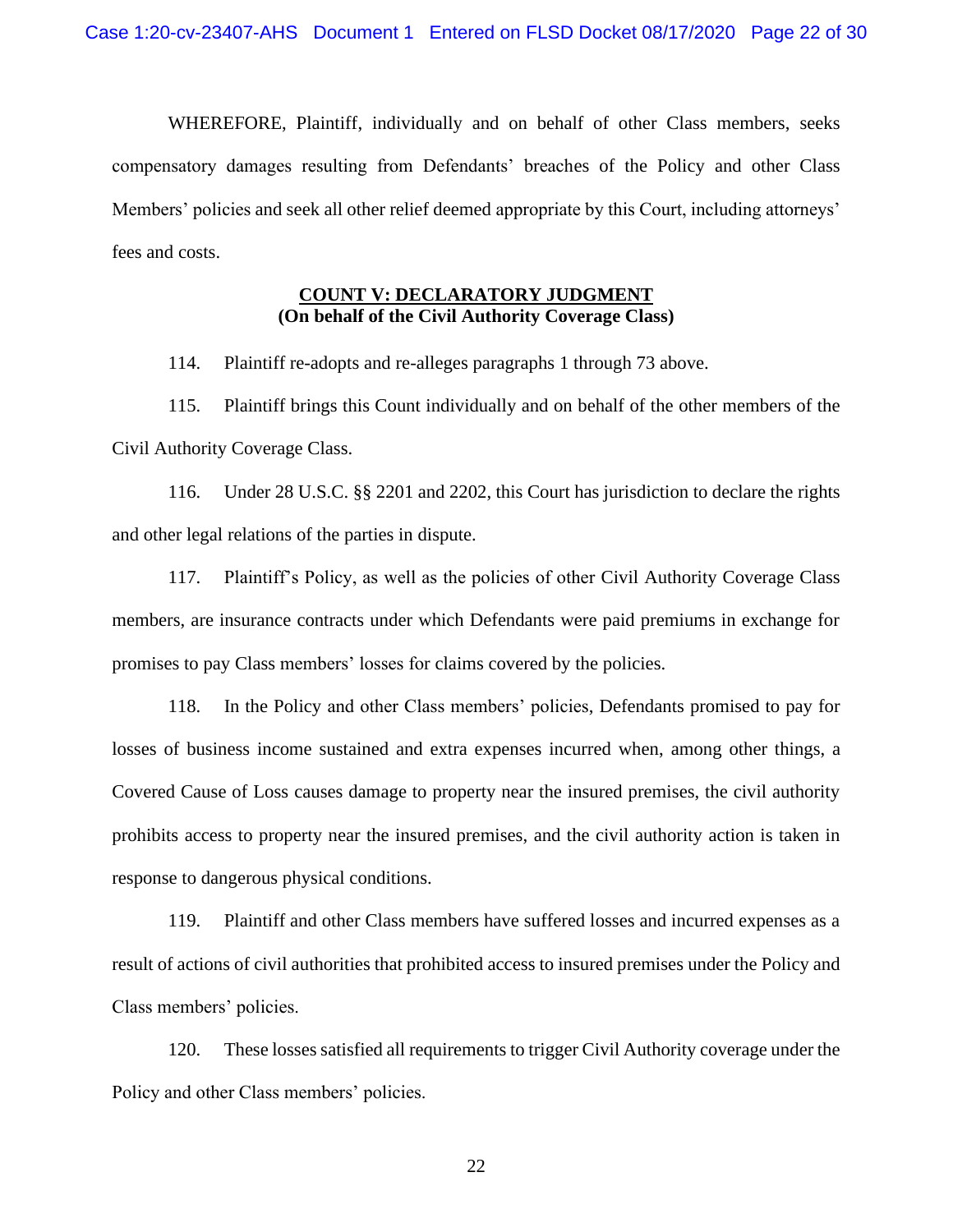121. Plaintiff and the other Class members have complied with all applicable provisions of the Policy, including payment of premiums.

122. Defendants, without justification, dispute that the Policy provides coverage for these losses.

123. Plaintiff seeks a Declaratory Judgment that its Policy and other Class members' policies provide coverage for the losses that Class members have sustained and extra expenses they have incurred caused by actions of civil authorities.

124. An actual case or controversy exists regarding Class members' rights and Defendants' obligations under Class members' policies to reimburse Class members for these losses and extra expenses. Accordingly, the Declaratory Judgment sought is justiciable.

WHEREFORE, Plaintiff, individually and on behalf of other Class members, requests that this Court enter a Declaratory Judgment declaring that the Policy provides Civil Authority coverage for the losses and extra expenses incurred by Plaintiff and the other Class members.

# **COUNT VI: BREACH OF CONTRACT (On behalf of the Civil Authority Coverage Class)**

125. Plaintiff re-adopts and re-alleges paragraphs 1 through [73](#page-15-0) above.

126. Plaintiff brings this Count individually and on behalf of the other members of the Civil Authority Coverage Class.

127. Plaintiff's Policy, as well as the policies of other Civil Authority Coverage Class members, are insurance contracts under which Defendants were paid premiums in exchange for promises to pay Class members' losses and expenses covered by the Policy.

128. In the Policy and other Class members' policies, Defendants promised to pay for losses of business income sustained and extra expenses incurred when a Covered Cause of Loss causes damage to property near the insured premises, the civil authority prohibits access to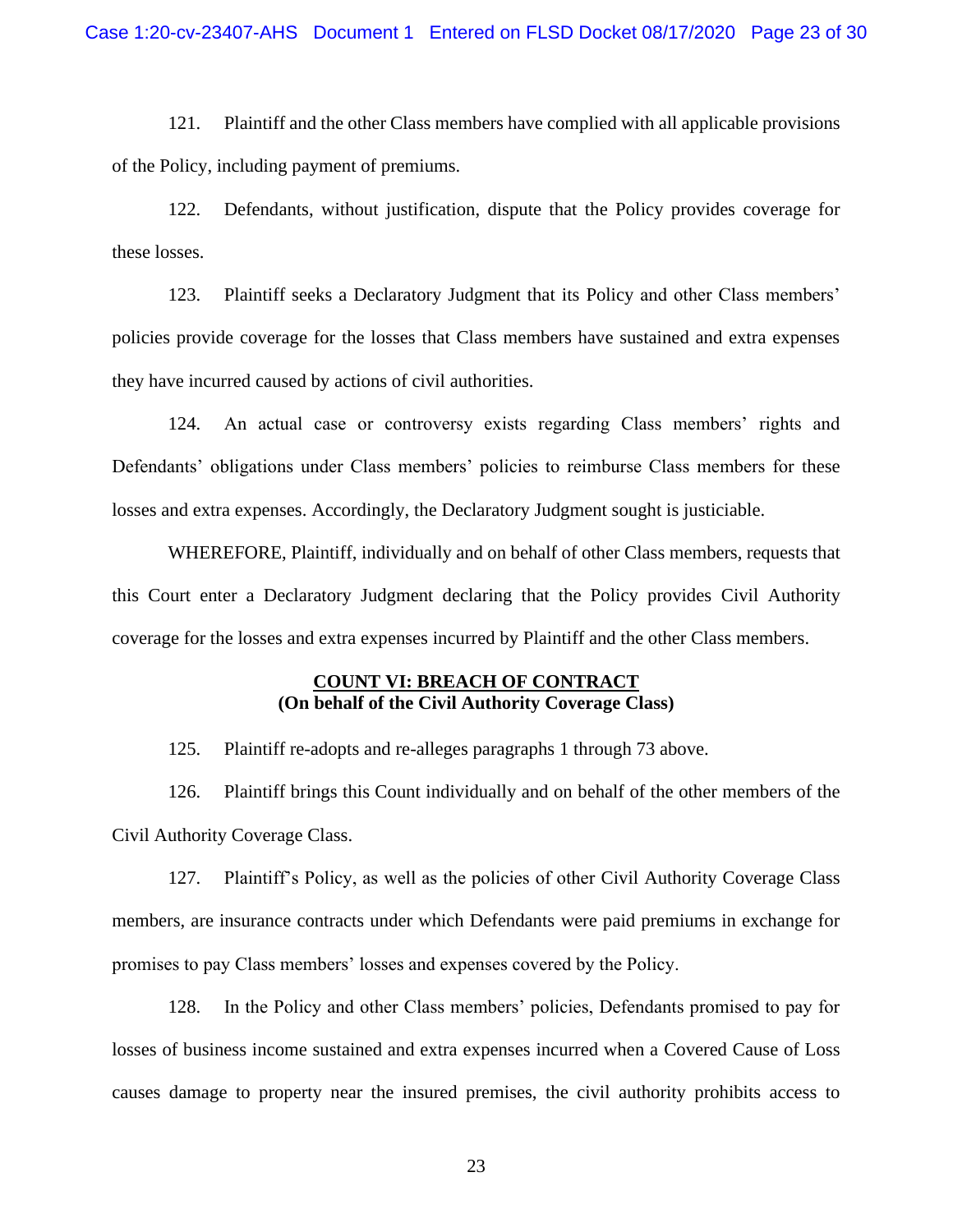property near the insured premises, and the civil authority action is taken in response to dangerous physical conditions.

129. Plaintiff and other Class members have suffered losses and incurred expenses as a result of actions of civil authorities that prohibited access to insured premises under the Policy and Class members' policies.

130. These losses satisfied all requirements to trigger Civil Authority coverage under the Policy and other Class members' policies.

131. Plaintiff and the other Class members have complied with all applicable provisions of the Policy, including payment of premiums.

132. Defendants, without justification, have refused performance under the Policy and other Class members' policies by denying coverage for these losses and expenses. Accordingly, Defendants are in breach of the Policy and other Class members' policies.

133. As a result of Defendants' breaches of the Policy and other Class members' policies, Plaintiff and other Class members have suffered actual and substantial damages for which Defendants are liable.

WHEREFORE, Plaintiff seeks compensatory damages resulting from Defendants' breaches of the Policy and other Class members' policies. and seek all other relief deemed appropriate by this Court, including attorneys' fees and costs.

#### **PRAYER FOR RELIEF**

WHEREFORE, Plaintiff respectfully requests that the Court enter judgment in its favor and against Defendants, as follows: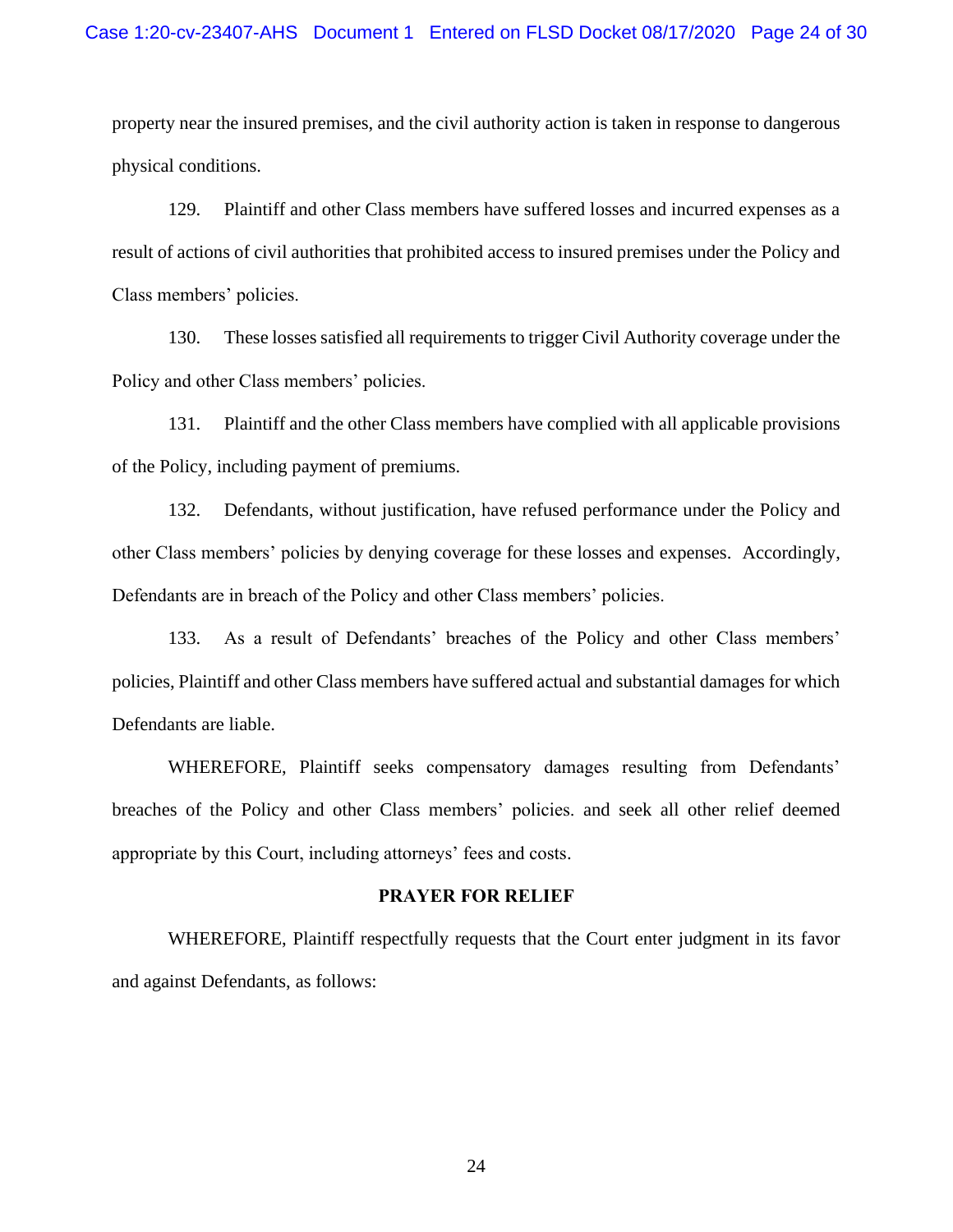- A. Entering an order certifying the proposed nationwide Classes, designating Plaintiff as Class representative, and appointing Plaintiff's undersigned attorneys as Counsel for the classes;
- B. Entering declaratory judgments on Counts I, III, and V in favor of Plaintiff and the members of the Business Income Coverage Class, Civil Authority Coverage Class, and Extra Expense Coverage Class as follows:
	- i. Business Income, Civil Authority and Extra Expense losses and expenses incurred and sustained as a result of COVID-19 and related civil authority actions are insured and covered losses and expenses under Plaintiff's and Class members' policies; and
	- ii. Defendants are obligated to pay for the full amount of the Business Income, Civil Authority and Extra Expense losses and expenses sustained and incurred, and to be sustained and incurred, as a result of COVID-19 and related civil authority actions are insured and covered losses and expenses under Plaintiff and Class members' policies;
- C. Entering judgments on counts II, IV, and VI in favor of Plaintiff and the members of the Business Income Coverage Class, Civil Authority Coverage Class, and Extra Expense Coverage Class; and awarding damages for breach of contract in an amount to be determined at trial;
- D. An order requiring Defendants to pay both pre- and post-judgment interest on any amounts awarded;
- E. An award of costs and attorneys' fees; and
- F. Such other or further relief as may be appropriate.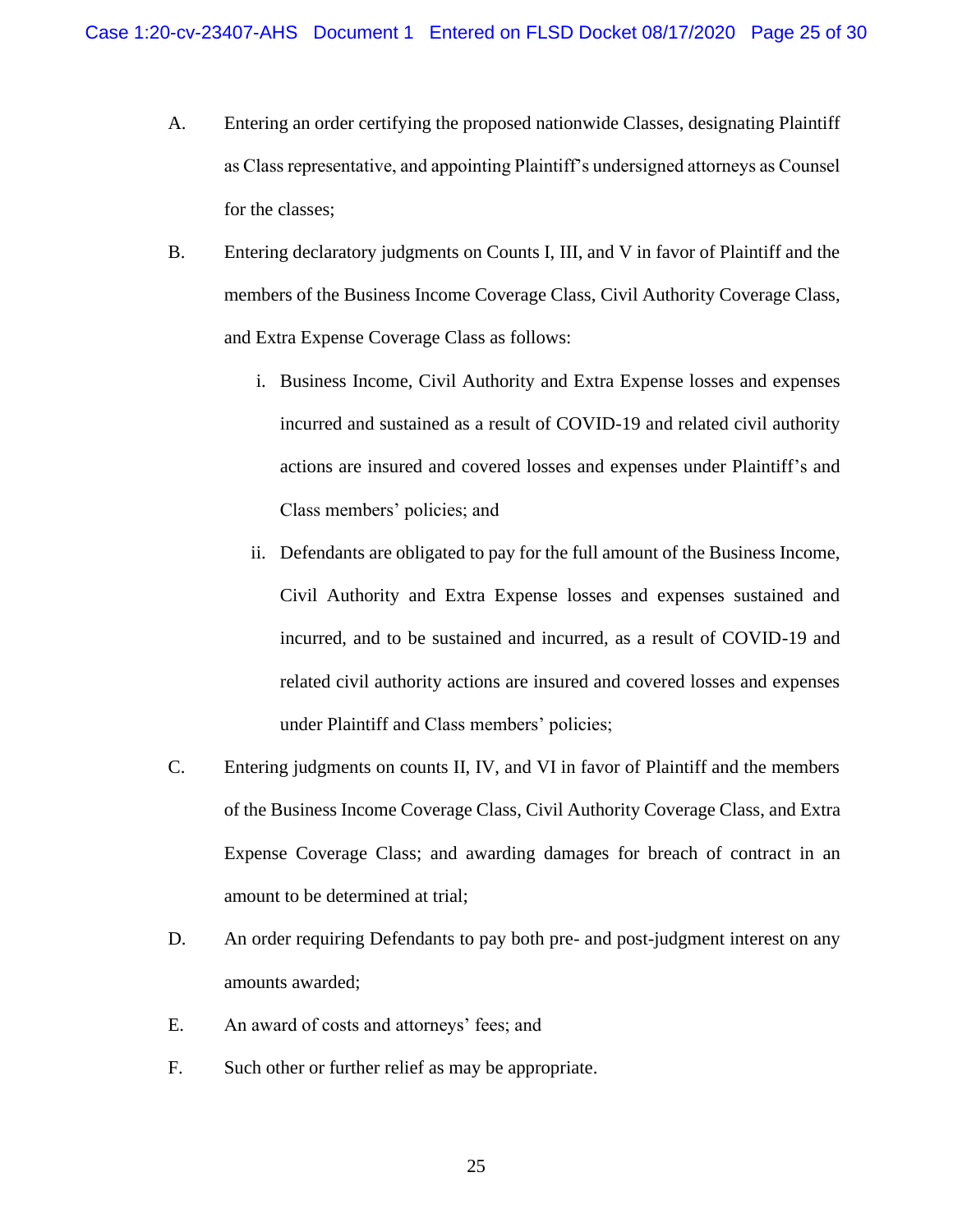Case 1:20-cv-23407-AHS Document 1 Entered on FLSD Docket 08/17/2020 Page 26 of 30

# **DEMAND FOR JURY TRIAL**

The undersigned hereby demands a trial by jury as to all issues so triable.

Dated: August 17, 2020

# **PODHURST ORSECK, P.A.**

/s/ Steven C. Marks Steven C. Marks (Fla. Bar. No. 516414) Aaron S. Podhurst (Fla. Bar. No. 63606) Lea P. Bucciero (Fla. Bar. No. 84763) Matthew P. Weinshall (Fla. Bar. No. 84783) Kristina M. Infante (Fla. Bar. No. 112557) Pablo Rojas (Fla. Bar No. 1022427)

SunTrust International Center One Southeast 3rd Ave, Suite 2300 Miami, Florida 33131 Phone: (305) 358-2800 Fax: (305) 358-2382 [smarks@podhurst.com](mailto:smarks@podhurst.com) [apodhurst@podhurst.com](mailto:apodhurst@podhurst.com) [lbucciero@podhurst.com](mailto:lbucciero@podhurst.com) [mweinshall@podhurst.com](mailto:mweinshall@podhurst.com) [kinfante@podhurst.com](mailto:kinfante@podhurst.com) projas@podhurst.com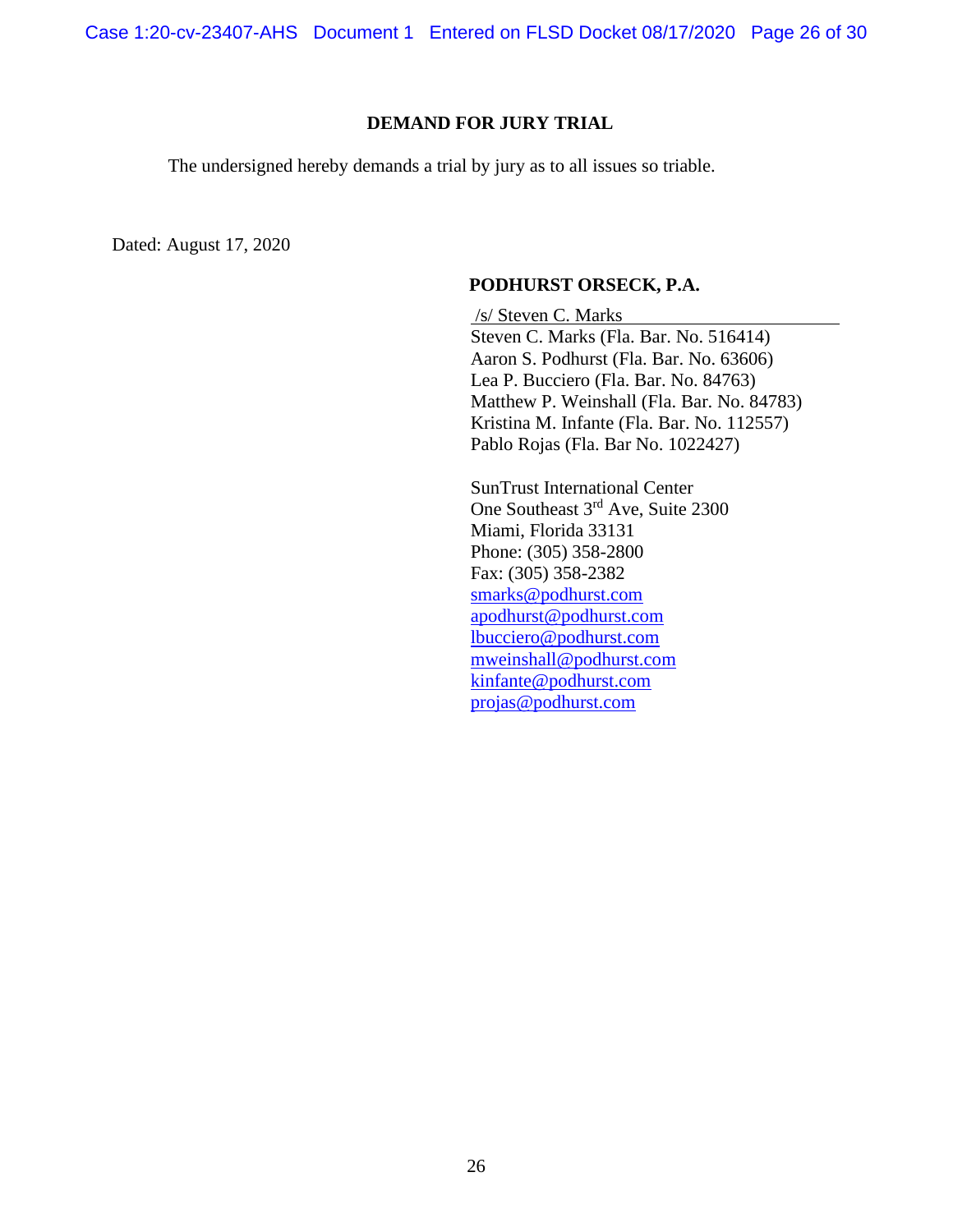# JS 44 (Rev. 06/17) FLSD Revised 06/01/2017 **CIVIL COVER SHEET**

The JS 44 civil cover sheet and the information contained herein neither replace nor supplement the filing and service of pleadings or other papers as required by law, except as<br>provided by local rules of court. This form,

DEFENDANTS UNDERWRITERS AT LLOYD'S LONDON

KNOWN AS SYNDICATES AML 2001, WBC

**I.** (a) **PLAINTIFFS** 15 OZ FRESH & HEALTHY FOOD LLC, **DEFENDANTS** 

individually and on behalf of all others

similarly situated

| (b) County of Residence of First Listed Plaintiff Miami-Dade County<br>(EXCEPT IN U.S. PLAINTIFF CASES)                                                                                                       |                                                      |                                                                                                                                                                           | Out of State<br>County of Residence of First Listed Defendant<br>(IN U.S. PLAINTIFF CASES ONLY)<br>NOTE:<br>IN LAND CONDEMNATION CASES, USE THE LOCATION OF<br>THE TRACT OF LAND INVOLVED. |                                                                                                                                                     |                                                                                                                    |  |
|---------------------------------------------------------------------------------------------------------------------------------------------------------------------------------------------------------------|------------------------------------------------------|---------------------------------------------------------------------------------------------------------------------------------------------------------------------------|--------------------------------------------------------------------------------------------------------------------------------------------------------------------------------------------|-----------------------------------------------------------------------------------------------------------------------------------------------------|--------------------------------------------------------------------------------------------------------------------|--|
| (C) Attorneys (Firm Name, Address, and Telephone Number)                                                                                                                                                      |                                                      |                                                                                                                                                                           | Attorneys (If Known)                                                                                                                                                                       |                                                                                                                                                     |                                                                                                                    |  |
| Steven C. Marks, Esq., Podhurst Orseck P.A., One S.E. 3rd Avenue                                                                                                                                              |                                                      |                                                                                                                                                                           |                                                                                                                                                                                            |                                                                                                                                                     |                                                                                                                    |  |
| Suite 2300, Miami, FL 33130 - Tel: 305-358-2800                                                                                                                                                               |                                                      |                                                                                                                                                                           |                                                                                                                                                                                            |                                                                                                                                                     |                                                                                                                    |  |
| (d) Check County Where Action Arose: <b>7</b> MIAMI-DADE <b>D</b> MONROE <b>D</b> BROWARD <b>D</b> PALM BEACH <b>D</b> MARTIN <b>D</b> ST. LUCIE <b>D</b> INDIAN RIVER <b>D</b> OKEECHOBEE <b>D</b> HIGHLANDS |                                                      |                                                                                                                                                                           |                                                                                                                                                                                            |                                                                                                                                                     |                                                                                                                    |  |
|                                                                                                                                                                                                               |                                                      |                                                                                                                                                                           |                                                                                                                                                                                            |                                                                                                                                                     |                                                                                                                    |  |
| II. BASIS OF JURISDICTION                                                                                                                                                                                     |                                                      | (Place an "X" in One Box Only)                                                                                                                                            | (For Diversity Cases Only)                                                                                                                                                                 |                                                                                                                                                     | <b>III. CITIZENSHIP OF PRINCIPAL PARTIES</b> (Place an "X" in One Box for Plaintiff)<br>and One Box for Defendant) |  |
| U.S. Government<br>$\Box$ 1<br>Plaintiff                                                                                                                                                                      | $\Box$ <sup>3</sup><br>(U.S. Government Not a Party) | <b>Federal Question</b>                                                                                                                                                   | Citizen of This State                                                                                                                                                                      | <b>DEF</b><br>PTF<br>$\Box$ 1<br>$\Box$ 1<br>Incorporated or Principal Place<br>of Business In This State                                           | PTF DEF<br>"∕⊓<br>$\Box$ 4<br>$\overline{4}$                                                                       |  |
| U.S. Government<br>$\Box$ 2<br>Defendant                                                                                                                                                                      | $\mathbb{Z}$ <sup>4</sup>                            | Diversity<br>(Indicate Citizenship of Parties in Item III)                                                                                                                | Citizen of Another State                                                                                                                                                                   | $\Box$ 2<br>$\Box$ 2<br>Incorporated and Principal Place<br>of Business In Another State                                                            | $\mathbb{Z}$ 5<br>$\Box$ 5                                                                                         |  |
|                                                                                                                                                                                                               |                                                      |                                                                                                                                                                           | Citizen or Subject of a<br>Foreign Country                                                                                                                                                 | $\Box$ 3<br>$\Box$ 3<br><b>Foreign Nation</b>                                                                                                       | $\Box$ 6<br>$\Box$ 6                                                                                               |  |
| <b>IV. NATURE OF SUIT</b> (Place an "X" in One Box Only)<br><b>CONTRACT</b>                                                                                                                                   |                                                      | <b>TORTS</b>                                                                                                                                                              | Click here for: Nature of Suit Code Descriptions<br><b>FORFEITURE/PENALTY</b>                                                                                                              | <b>BANKRUPTCY</b>                                                                                                                                   | <b>OTHER STATUTES</b>                                                                                              |  |
| $\mathbf{\times}$ 110 Insurance                                                                                                                                                                               | PERSONAL INJURY                                      | PERSONAL INJURY                                                                                                                                                           | $\Box$ 625 Drug Related Seizure                                                                                                                                                            | $\Box$ 422 Appeal 28 USC 158                                                                                                                        | 375 False Claims Act                                                                                               |  |
| $\Box$ 120 Marine<br>$\Box$ 130 Miller Act                                                                                                                                                                    | $\Box$ 310 Airplane<br>$\Box$ 315 Airplane Product   | $\Box$ 365 Personal Injury -<br>Product Liability                                                                                                                         | of Property 21 USC 881<br>$\Box$ 690 Other                                                                                                                                                 | $\Box$ 423 Withdrawal<br>28 USC 157                                                                                                                 | $\Box$ 376 Qui Tam (31 USC)<br>3729(a)                                                                             |  |
| $\Box$ 140 Negotiable Instrument                                                                                                                                                                              | Liability                                            | $\Box$ 367 Health Care/                                                                                                                                                   |                                                                                                                                                                                            |                                                                                                                                                     | $\Box$ 400 State Reapportionment                                                                                   |  |
| $\Box$ 150 Recovery of Overpayment<br>& Enforcement of Judgment                                                                                                                                               | $\Box$ 320 Assault, Libel &<br>Slander               | Pharmaceutical<br>Personal Injury                                                                                                                                         |                                                                                                                                                                                            | <b>PROPERTY RIGHTS</b><br>$\Box$ 820 Copyrights                                                                                                     | $\Box$ 410 Antitrust<br>$\Box$ 430 Banks and Banking                                                               |  |
| $\Box$ 151 Medicare Act                                                                                                                                                                                       | 330 Federal Employers'                               | Product Liability                                                                                                                                                         |                                                                                                                                                                                            | $\Box$ 830 Patent                                                                                                                                   | $\Box$ 450 Commerce                                                                                                |  |
| $\Box$ 152 Recovery of Defaulted<br><b>Student Loans</b>                                                                                                                                                      | Liability<br>$\Box$ 340 Marine                       | $\Box$ 368 Asbestos Personal<br><b>Injury Product</b>                                                                                                                     |                                                                                                                                                                                            | $\frac{335 \text{ Patent} - \text{Abbreviated}}{\text{New Drug Application}}$<br>$\Box$ 840 Trademark                                               | $\Box$ 460 Deportation<br>$\Box$ 470 Racketeer Influenced and                                                      |  |
| (Excl. Veterans)                                                                                                                                                                                              | $\Box$ 345 Marine Product                            | Liability                                                                                                                                                                 | <b>LABOR</b>                                                                                                                                                                               | <b>SOCIAL SECURITY</b>                                                                                                                              | <b>Corrupt Organizations</b>                                                                                       |  |
| $\Box$ 153 Recovery of Overpayment<br>of Veteran's Benefits                                                                                                                                                   | Liability<br>350 Motor Vehicle                       | $\Box$ 370 Other Fraud                                                                                                                                                    | <b>PERSONAL PROPERTY</b> □ 710 Fair Labor Standards<br>Act                                                                                                                                 | $\Box$ 861 HIA (1395ff)<br>$\Box$ 862 Black Lung (923)                                                                                              | $\Box$ 480 Consumer Credit<br>□<br>490 Cable/Sat TV                                                                |  |
| □ 160 Stockholders' Suits<br>$\Box$ 190 Other Contract                                                                                                                                                        | $\Box$ 355 Motor Vehicle<br>Product Liability        | $\Box$ 371 Truth in Lending<br>380 Other Personal                                                                                                                         | $\Box$ 720 Labor/Mgmt. Relations<br>$\Box$ 740 Railway Labor Act                                                                                                                           | $\Box$ 863 DIWC/DIWW (405(g))<br>$\Box$ 864 SSID Title XVI                                                                                          | $\Box$ 850 Securities/Commodities/<br>Exchange                                                                     |  |
| □ 195 Contract Product Liability                                                                                                                                                                              | $\Box$ 360 Other Personal                            | Property Damage                                                                                                                                                           | $\Box$ 751 Family and Medical                                                                                                                                                              | $\Box$ 865 RSI (405(g))                                                                                                                             | 890 Other Statutory Actions<br>□                                                                                   |  |
| $\Box$ 196 Franchise                                                                                                                                                                                          | Injury<br>$\Box$ 362 Personal Injury -               | $\Box$ 385 Property Damage<br>Product Liability                                                                                                                           | Leave Act<br>$\Box$ 790 Other Labor Litigation                                                                                                                                             |                                                                                                                                                     | 891 Agricultural Acts<br>□<br>□<br>893 Environmental Matters                                                       |  |
| <b>REAL PROPERTY</b>                                                                                                                                                                                          | Med. Malpractice<br><b>CIVIL RIGHTS</b>              | <b>PRISONER PETITIONS</b>                                                                                                                                                 | $\Box$ 791 Empl. Ret. Inc.<br>Security Act                                                                                                                                                 | <b>FEDERAL TAX SUITS</b>                                                                                                                            | □<br>895 Freedom of Information<br>Act                                                                             |  |
| $\Box$ 210 Land Condemnation<br>$\Box$ 220 Foreclosure                                                                                                                                                        | $\Box$ 440 Other Civil Rights<br>$\Box$ 441 Voting   | <b>Habeas Corpus:</b><br>$\Box$ 463 Alien Detainee                                                                                                                        |                                                                                                                                                                                            | □ 870 Taxes (U.S. Plaintiff<br>or Defendant)                                                                                                        | $\Box$ 896 Arbitration<br>□ 899 Administrative Procedure                                                           |  |
| $\Box$ 230 Rent Lease & Ejectment                                                                                                                                                                             | $\Box$ 442 Employment                                | 510 Motions to Vacate<br>Sentence<br>$\Box$                                                                                                                               |                                                                                                                                                                                            | $\Box^{871~\mathrm{IRS}-\mathrm{Third~Party~26}}_{\mathrm{USC}~7609}$                                                                               | Act/Review or Appeal of                                                                                            |  |
| $\Box$ 240 Torts to Land                                                                                                                                                                                      | $\Box$ 443 Housing/<br>Accommodations                | Other:                                                                                                                                                                    |                                                                                                                                                                                            |                                                                                                                                                     | <b>Agency Decision</b>                                                                                             |  |
| $\Box$ 245 Tort Product Liability                                                                                                                                                                             | $\Box$ 445 Amer. w/Disabilities - $\Box$ 530 General |                                                                                                                                                                           | <b>IMMIGRATION</b>                                                                                                                                                                         |                                                                                                                                                     | 950 Constitutionality of State<br>□<br>Statutes                                                                    |  |
| $\Box$ 290 All Other Real Property                                                                                                                                                                            | Employment<br>Other<br>448 Education                 | $\Box$ 535 Death Penalty<br>$\Box$ 446 Amer. w/Disabilities - $\Box$ 540 Mandamus & Other $\Box$ 465 Other Immigration<br>$\Box$ 550 Civil Rights<br>555 Prison Condition | $\Box$ 462 Naturalization Application<br>Actions                                                                                                                                           |                                                                                                                                                     |                                                                                                                    |  |
| V. ORIGIN                                                                                                                                                                                                     | (Place an "X" in One Box Only)                       | 560 Civil Detainee -<br>Conditions of<br>LI<br>Confinement                                                                                                                |                                                                                                                                                                                            |                                                                                                                                                     |                                                                                                                    |  |
| Original<br>2 Removed<br>$\blacksquare$ 1<br>Proceeding<br>from State<br>Court                                                                                                                                | $\Box$ 3 Re-filed<br>$\Box$<br>(See VI<br>below)     | 4 Reinstated<br>- 5<br>П.<br>another district<br>(specify)<br>Reopened                                                                                                    | ப<br>6 Multidistrict<br>Transferred from<br>Litigation<br>Transfer                                                                                                                         | П<br>7 Appeal to<br>$\Gamma$   8<br>District Judge<br>from Magistrate<br>Judgment                                                                   | Multidistrict $\Box$ 9<br>Remanded from<br>Litigation<br>Appellate Court<br>- Direct<br>File                       |  |
| VI. RELATED/                                                                                                                                                                                                  | (See instructions): a) Re-filed Case                 | <b>□YES ØNO</b>                                                                                                                                                           | b) Related Cases                                                                                                                                                                           | <b>□YES Ø NO</b>                                                                                                                                    |                                                                                                                    |  |
| <b>RE-FILED CASE(S)</b>                                                                                                                                                                                       | JUDGE:                                               |                                                                                                                                                                           |                                                                                                                                                                                            | <b>DOCKET NUMBER:</b>                                                                                                                               |                                                                                                                    |  |
| VII. CAUSE OF ACTION Declaratory Judgment / Breach of Contract                                                                                                                                                | LENGTH OF TRIAL via                                  |                                                                                                                                                                           | days estimated (for both sides to try entire case)                                                                                                                                         | Cite the U.S. Civil Statute under which you are filing and Write a Brief Statement of Cause (Do not cite jurisdictional statutes unless diversity): |                                                                                                                    |  |
| VIII. REQUESTED IN                                                                                                                                                                                            |                                                      | CHECK IF THIS IS A CLASS ACTION                                                                                                                                           |                                                                                                                                                                                            |                                                                                                                                                     |                                                                                                                    |  |
| <b>COMPLAINT:</b>                                                                                                                                                                                             | 囟<br>UNDER F.R.C.P. 23                               |                                                                                                                                                                           | <b>DEMAND</b> \$                                                                                                                                                                           |                                                                                                                                                     | CHECK YES only if demanded in complaint:                                                                           |  |
|                                                                                                                                                                                                               |                                                      |                                                                                                                                                                           |                                                                                                                                                                                            | <b>JURY DEMAND:</b>                                                                                                                                 | $\bigvee$ Yes<br>$\square$ No                                                                                      |  |
| ABOVE INFORMATION IS TRUE & CORRECT TO THE BEST OF MY KNOWLEDGE<br>DATE<br>August 17, 2020                                                                                                                    |                                                      |                                                                                                                                                                           | SIGNATURE OF ATTORNEY OF RECORD                                                                                                                                                            |                                                                                                                                                     |                                                                                                                    |  |
| FOR OFFICE USE ONLY<br><b>RECEIPT#</b>                                                                                                                                                                        | <b>AMOUNT</b><br>IFP                                 | <b>JUDGE</b>                                                                                                                                                              |                                                                                                                                                                                            | <b>MAG JUDGE</b>                                                                                                                                    |                                                                                                                    |  |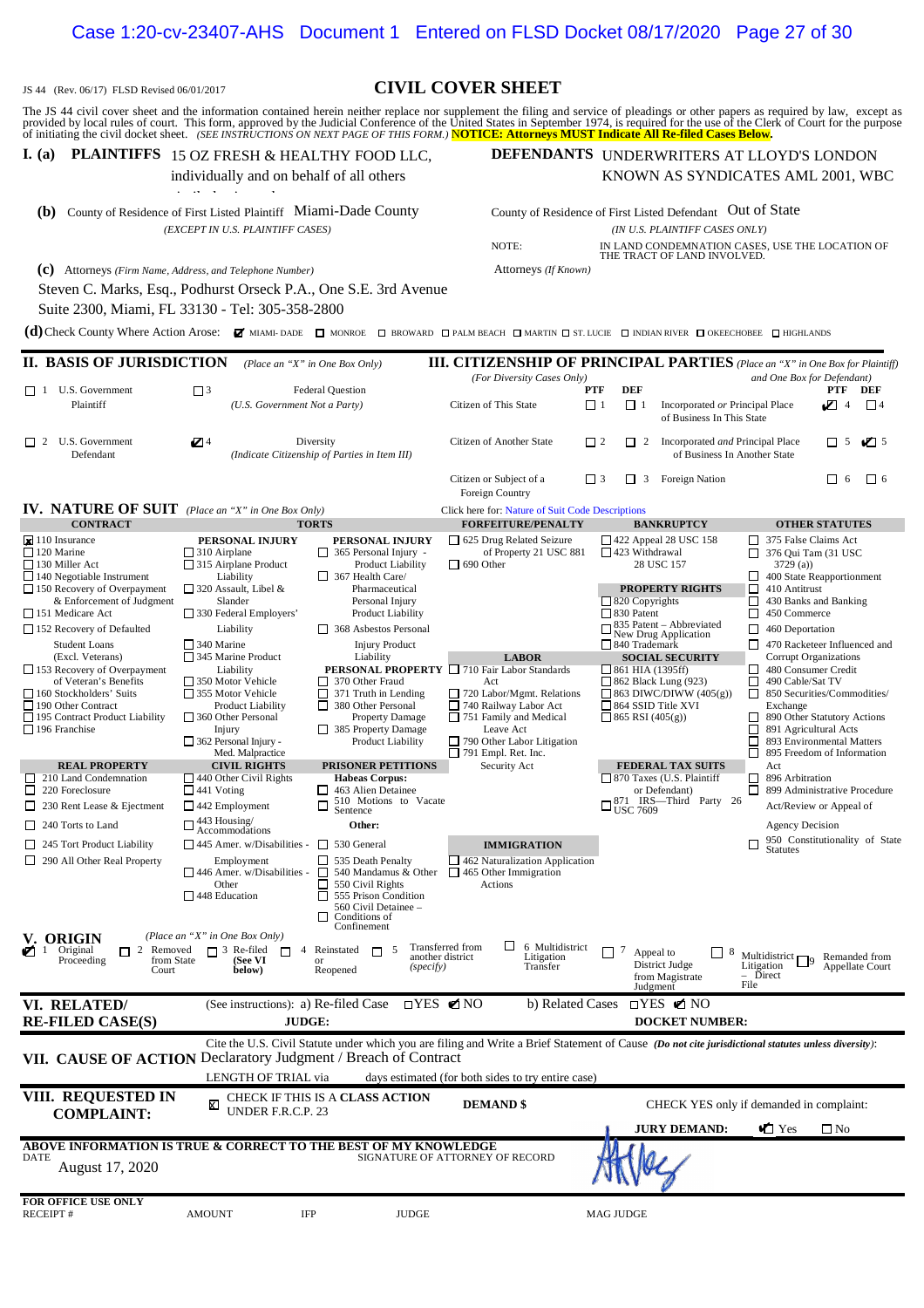JS 44 (Rev. 06/17) FLSD Revised 06/01/2017

#### **INSTRUCTIONS FOR ATTORNEYS COMPLETING CIVIL COVER SHEET FORM JS 44**

#### Authority For Civil Cover Sheet

The JS 44 civil cover sheet and the information contained herein neither replaces nor supplements the filings and service of pleading or other papers as required by law, except as provided by local rules of court. This form, approved by the Judicial Conference of the United States in September 1974, is required for the use of the Clerk of Court for the purpose of initiating the civil docket sheet. Consequently, a civil cover sheet is submitted to the Clerk of Court for each civil complaint filed. The attorney filing a case should complete the form as follows:

**I.** (a) **Plaintiffs-Defendants.** Enter names (last, first, middle initial) of plaintiff and defendant. If the plaintiff or defendant is a government agency, use only the full name or standard abbreviations. If the plaintiff or defendant is an official within a government agency, identify first the agency and then the official, giving both name and title.

(b) County of Residence. For each civil case filed, except U.S. plaintiff cases, enter the name of the county where the first listed plaintiff resides at the time of filing. In U.S. plaintiff cases, enter the name of the county in which the first listed defendant resides at the time of filing. (NOTE: In land condemnation cases, the county of residence of the "defendant" is the location of the tract of land involved.)

(c) Attorneys. Enter the firm name, address, telephone number, and attorney of record. If there are several attorneys, list them on an attachment, noting in this section "(see attachment)".

**II. Jurisdiction**. The basis of jurisdiction is set forth under Rule 8(a), F.R.C.P., which requires that jurisdictions be shown in pleadings. Place an "X" in one of the boxes. If there is more than one basis of jurisdiction, precedence is given in the order shown below.

United States plaintiff. (1) Jurisdiction based on 28 U.S.C. 1345 and 1348. Suits by agencies and officers of the United States are included here.

United States defendant. (2) When the plaintiff is suing the United States, its officers or agencies, place an "X" in this box.

Federal question. (3) This refers to suits under 28 U.S.C. 1331, where jurisdiction arises under the Constitution of the United States, an amendment to the Constitution, an act of Congress or a treaty of the United States. In cases where the U.S. is a party, the U.S. plaintiff or defendant code takes precedence, and box 1 or 2 should be marked. Diversity of citizenship. (4) This refers to suits under 28 U.S.C. 1332, where parties are citizens of different states. When Box 4 is checked, the citizenship of the different parties must be checked. (See Section III below; federal question actions take precedence over diversity cases.)

**III. Residence (citizenship) of Principal Parties.** This section of the JS 44 is to be completed if diversity of citizenship was indicated above. Mark this section for each principal party.

**IV. Nature of Suit**. Nature of Suit. Place an "X" in the appropriate box. If there are multiple nature of suit codes associated with the case, pick the nature of suit code that is most applicable. Click here for: Nature of Suit Code Descriptions.

**V. Origin**. Place an "X" in one of the seven boxes.

Original Proceedings. (1) Cases which originate in the United States district courts.

Removed from State Court. (2) Proceedings initiated in state courts may be removed to the district courts under Title 28 U.S.C., Section 1441. When the petition for removal is granted, check this box.

Refiled (3) Attach copy of Order for Dismissal of Previous case. Also complete VI.

Reinstated or Reopened. (4) Check this box for cases reinstated or reopened in the district court. Use the reopening date as the filing date.

Transferred from Another District. (5) For cases transferred under Title 28 U.S.C. Section 1404(a). Do not use this for within district transfers or multidistrict litigation transfers.

Multidistrict Litigation. (6) Check this box when a multidistrict case is transferred into the district under authority of Title 28 U.S.C. Section 1407. When this box is checked, do not check (5) above.

Appeal to District Judge from Magistrate Judgment. (7) Check this box for an appeal from a magistrate judge's decision.

Remanded from Appellate Court. (8) Check this box if remanded from Appellate Court.

**VI. Related/Refiled Cases**. This section of the JS 44 is used to reference related pending cases or re-filed cases. Insert the docket numbers and the corresponding judges name for such cases.

**VII. Cause of Action**. Report the civil statute directly related to the cause of action and give a brief description of the cause. **Do not cite jurisdictional statutes unless diversity**. Example: U.S. Civil Statute: 47 USC 553

Brief Description: Unauthorized reception of cable service

**VIII. Requested in Complaint**. Class Action. Place an "X" in this box if you are filing a class action under Rule 23, F.R.Cv.P.

Demand. In this space enter the dollar amount (in thousands of dollars) being demanded or indicate other demand such as a preliminary injunction.

Jury Demand. Check the appropriate box to indicate whether or not a jury is being demanded.

**Date and Attorney Signature**. Date and sign the civil cover sheet.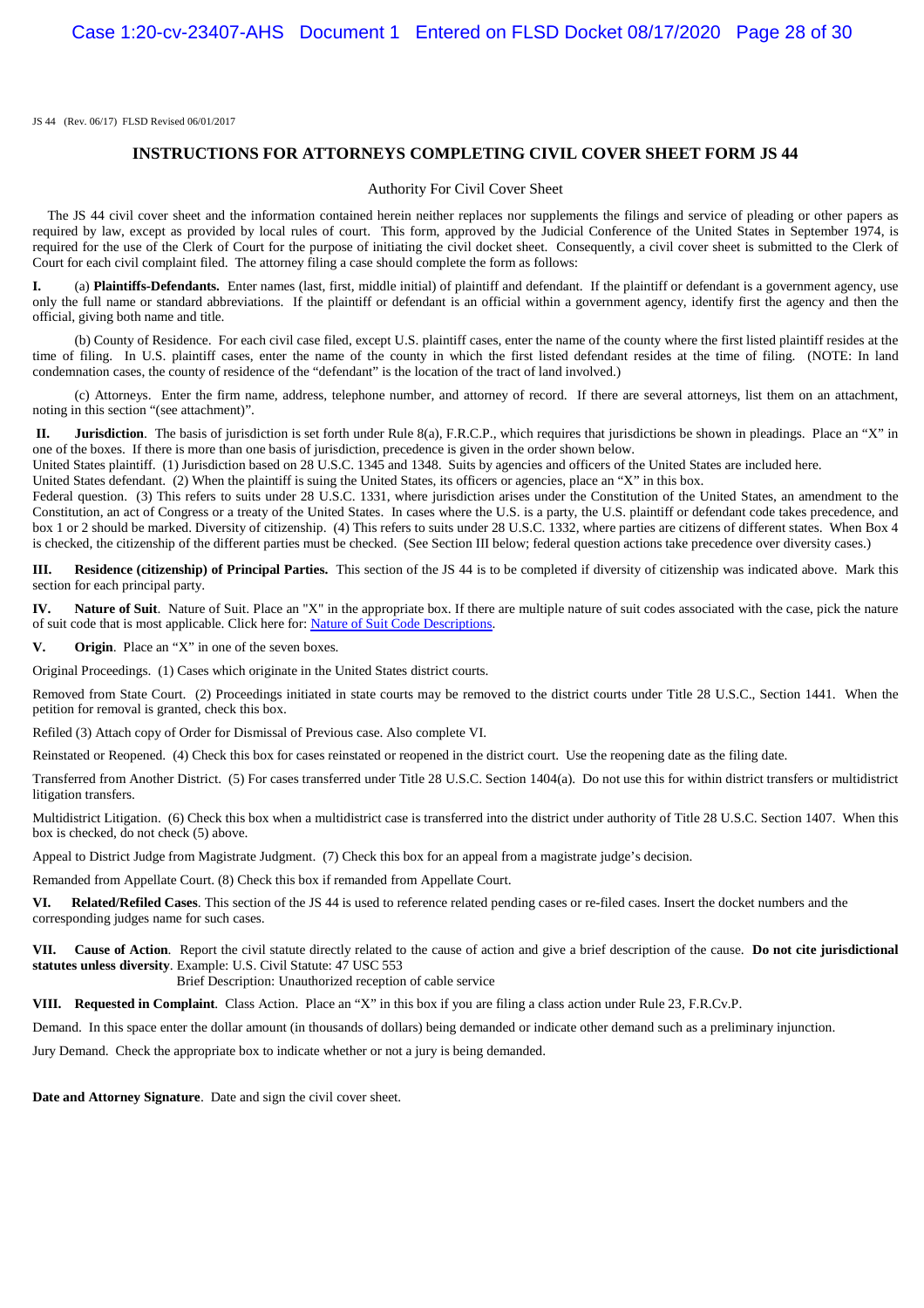Case 1:20-cv-23407-AHS Document 1 Entered on FLSD Docket 08/17/2020 Page 29 of 30

AO 440 (Rev. 06/12) Summons in a Civil Action

# UNITED STATES DISTRICT COURT

for the

Southern District of Florida

) ) ) ) ) ) ) ) ) ) ) )

Civil Action No.

| 15 OZ FRESH & HEALTHY FOOD LLC.<br>Individually and on behalf of all others<br>similarly situated |  |
|---------------------------------------------------------------------------------------------------|--|
| Plaintiff(s)                                                                                      |  |
| V.                                                                                                |  |
| UNDERWRITERS AT LLOYD'S LONDON KNOWN AS                                                           |  |
| SYNDICATES AML 2001, WBC 5886, MMX 2010 and SKD 1897                                              |  |
|                                                                                                   |  |

*Defendant(s)*

#### **SUMMONS IN A CIVIL ACTION**

To: *(Defendant's name and address)* UNDERWRITERS AT LLOYD'S LONDON KNOWN AS SYNDICATES AML 2001, WBC 5886, MMX 2010 and SKD 1897 By Serving: Lloyd's America, Inc. 280 Park Avenue - East Tower - 25th Floor, New York, NY 10017

A lawsuit has been filed against you.

Within 21 days after service of this summons on you (not counting the day you received it) — or 60 days if you are the United States or a United States agency, or an officer or employee of the United States described in Fed. R. Civ. P. 12 (a)(2) or (3) — you must serve on the plaintiff an answer to the attached complaint or a motion under Rule 12 of the Federal Rules of Civil Procedure. The answer or motion must be served on the plaintiff or plaintiff's attorney, whose name and address are:

> Steven C. Marks, Esq. Podhurst Orseck, P.A. One S.E. 3rd Avenue - Suite 2300 Miami, FL 33130

If you fail to respond, judgment by default will be entered against you for the relief demanded in the complaint. You also must file your answer or motion with the court.

*CLERK OF COURT*

Date:

*Signature of Clerk or Deputy Clerk*